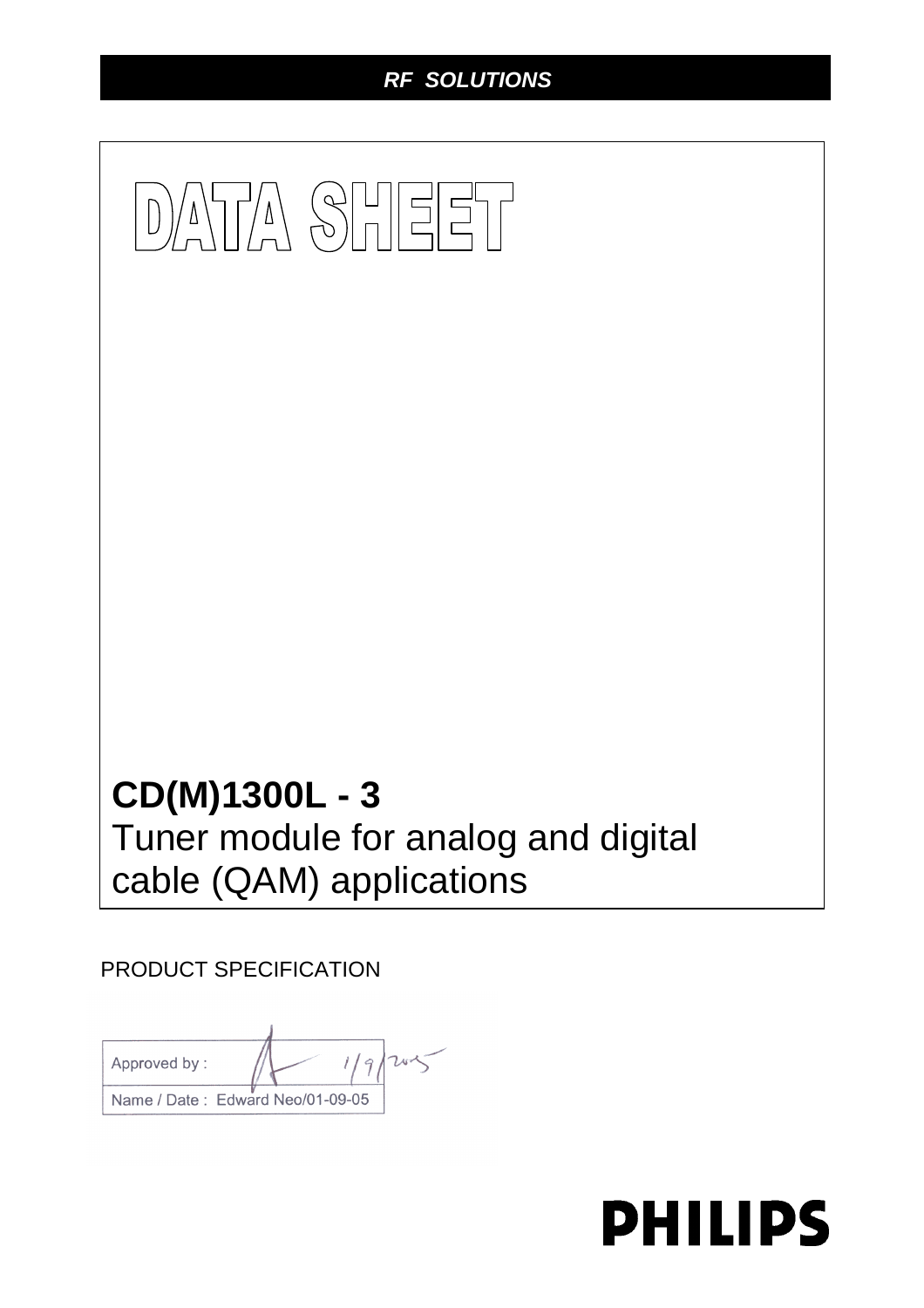# **PRODUCT FACT FILE**

- Highly integrated RF-module, UHF modulator plus active loopthrough plus 3-band tuner
- +5V supply voltage only; no external tuning voltage required
- Tuners for horizontal and vertical mounting available
- Tuners comply with relevant CENELEC standards with regard to requirements concerning signal handling capability and immunity
- Optional: DC-connection between pin1 and RF-input connector (e.g. outdoor unit power supply)
- RF-in to RF-out loopthrough amplifiers
	- Low noise and excellent linearity
	- Full VHF to UHF frequency range coverage
	- Standard connectors (IEC or F) for in- and output
		- Option: pin-output instead of connector output
- Option: I<sup>2</sup>C controllable multi-standard modulator
	- Full UHF frequency coverage with PLL accuracy
	- System related sound subcarriers addressable
	- Pattern generator included
	- 3.3V and 5V Bus level and 400kHz clock compliant
	- Stand-by mode addressable
	- Option: UHF and VHF ch 3/4 operation with switchable harmonics suppression filter
- High performance and cost effective single conversion PLL tuner
	- $\bullet$  I<sup>2</sup>C programmable (3.3V and 5V Bus level)
	- 400kHz Bus clock
	- Fast PLL tuning speed ( step size 62.5kHz and others )
	- Tuner internal gain control loop with selectable TakeOverPoint settings via  $I^2C$  Bus
		- External gain control possible with internal loop disabled
	- Flat overall frequency response
	- Very low oscillator phase noise
	- SAW-filter and IF-amplifier included
		- IF-amplification controllable over a wide range
	- Two IF-outputs, one for digital downstream, one for standard analog demodulation
	- Differential, 'digital' IF-output to directly drive the channel decoder

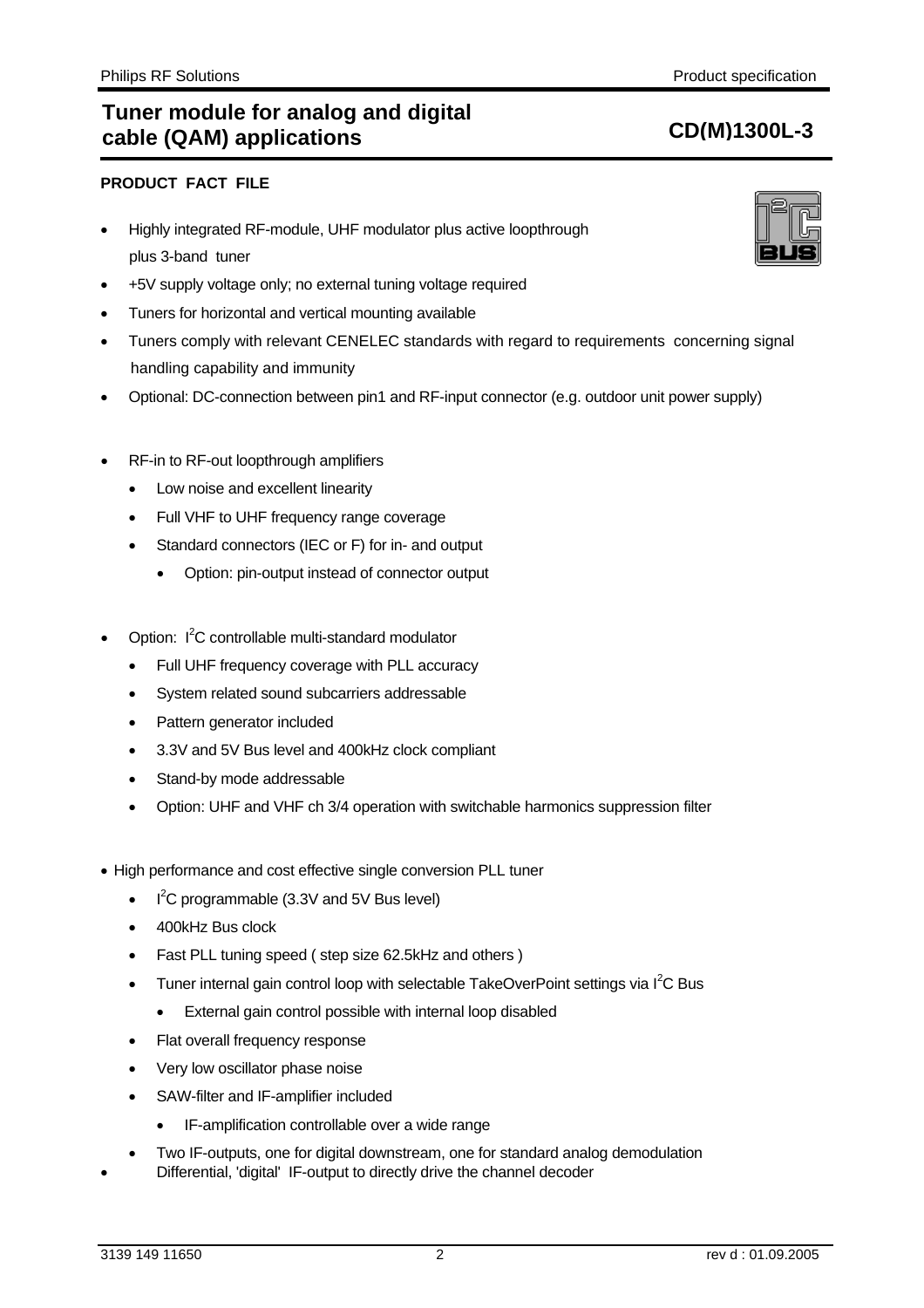# **TYPE NAME DESCRIPTION**

|                                                                                                                 | 3<br>1316L/IHPG |
|-----------------------------------------------------------------------------------------------------------------|-----------------|
| digital cable                                                                                                   |                 |
| on-board remodulator (multi standard)                                                                           |                 |
| 1300 family of tuners $\rightarrow$                                                                             |                 |
| 16 = "European" full-band PLL tuner; 36.13MHz IF frequency<br>36 = "US" full-band PLL tuner; 44MHz IF frequency |                 |
| $X =$ diplexer filter L = RF-loopthrough $S =$ OOB-pin-output $\rightarrow$                                     |                 |
| $R = RF$ -pin-input $I = IEC$ connectors equipped<br>$G = Long F$ -connector input $F = F$ -connectors equipped |                 |
| H- horizontal, V- vertical execution                                                                            |                 |
| outdoor unit power function included                                                                            |                 |
| tuner internal wide-band RF-AGC loop $\rightarrow$                                                              |                 |
| switchable VHF/UHF modulator filter                                                                             |                 |
| 3rd generation of digital cable tuners                                                                          |                 |

# **ORDERING INFORMATIONS**

| <b>Tuner Type</b> | <b>Mounting</b> | <b>RF-connector</b>                                                                               | <b>Remarks</b>                                                                                         | <b>12 NC</b>   |
|-------------------|-----------------|---------------------------------------------------------------------------------------------------|--------------------------------------------------------------------------------------------------------|----------------|
| CD1316L/IVP-3     | Vertical        | Standard IEC                                                                                      | European type with<br>8MHz SAW filter, RF-<br>loopthrough                                              | 3112 297 14071 |
| CD1316L/IHP-3     | Horizontal      | Standard IEC                                                                                      | horizontal mounting                                                                                    | 3112 297 14061 |
| CDM1316L/IVP-3    | Vertical        | European type; 8MHz<br>SAW filter; PAL UHF<br>Standard IEC<br>remodulator; outdoor<br>unit power; |                                                                                                        | 3112 297 13691 |
| CDM1316L/IHP-3    | Horizontal      | Standard IEC                                                                                      | horizontal mounting                                                                                    | 3112 297 13681 |
| CDM1316L/IVPG-3   | Vertical        | <b>Standard IEC</b>                                                                               | European type; 8MHz<br>SAW filter; PAL UHF<br>remodulator; outdoor<br>unit power; RF-<br>wideband AGC; | 3112 297 13711 |
| CDM1316L/IHPG-3   | Horizontal      | Standard IEC                                                                                      | horizontal mounting                                                                                    | 3112 297 13701 |
| CD1316L/GIVP-3    | Vertical        | Long F-<br>connector input<br>std. IEC-<br>connector output                                       | Special type with long<br>F-connector input;<br>vertical mounting                                      | 3112 297 14211 |
| CD1316L/GIHP-3    | Horizontal      | Long F-<br>connector input<br>std. IEC-<br>connector output                                       | Special type with long<br>F-connector input;<br>horizontal mounting                                    | 3112 297 14201 |
| CDM1316L/FHP-3    | Horizontal      | Standard F                                                                                        | horizontal mounting                                                                                    | 3112 297 14771 |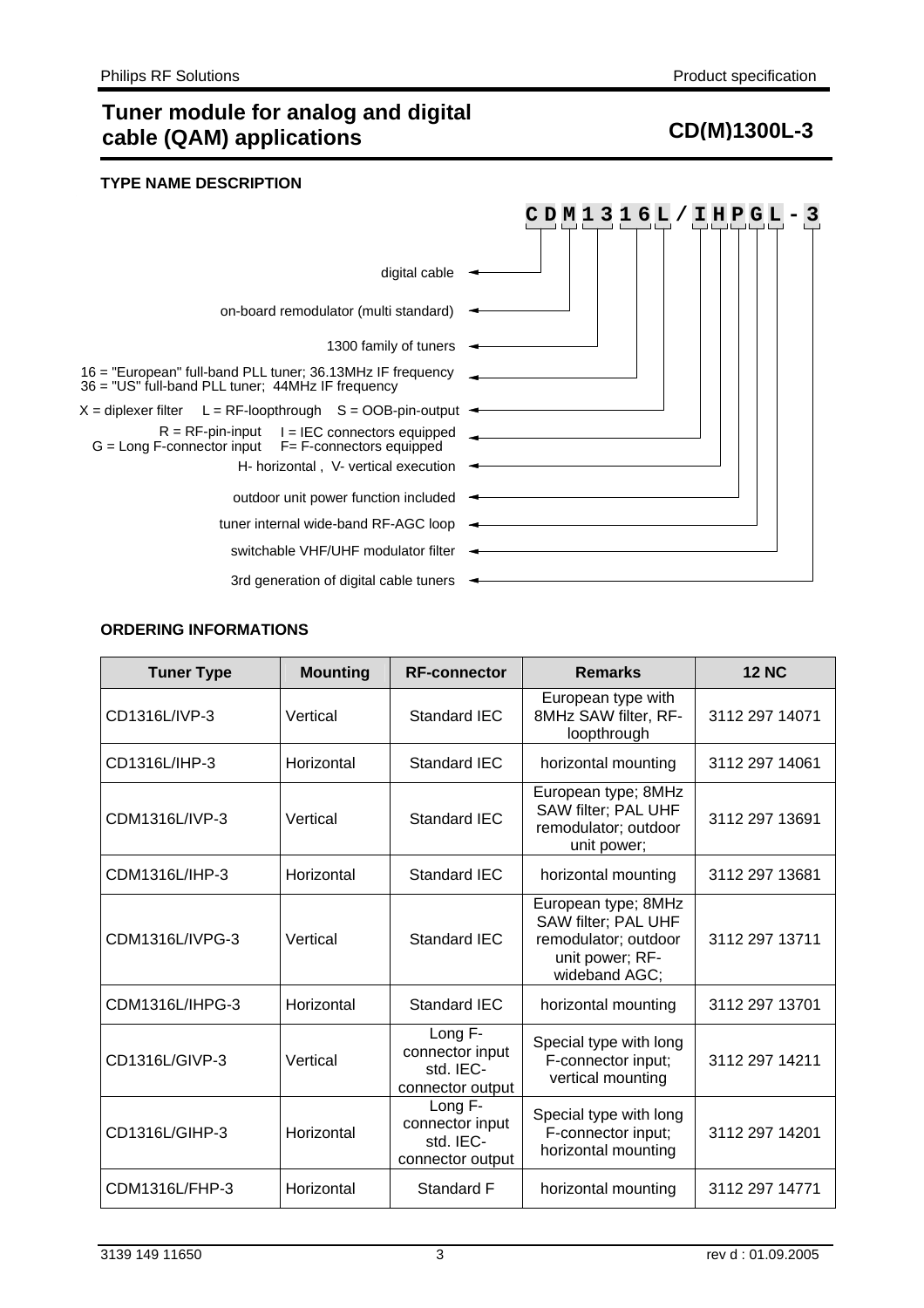## **PRODUCT DESCRIPTION**

CD(M)1300L-3 tuners are complex RF-modules designed for hybrid, digital and analog cable Set Top Box applications. Apart from the core tuner function, these modules provide a various number of additional functions which, as such, enable a fast and cost effective implementation into the frontend section of todays cable STBs.

CD(M)1300L-3 supersede the predecessor family of tuners CD(M)1316L-2.

The input compartment of CD(M)1300L-3 is equipped with an active, RF-in to RF-out loopthrough, providing high linearity and low noise figures. Optionally a DC-current path from one of the tuner terminals to the RF-input connector to supply for instance an outdoor unit, is available on request. A key-element of the tuners' input section, that can be added on request as well, is the multistandard, PAL, NTSC and Secam remodulator. Besides the standard UHF range, this remodulator can operate in VHF ch 3/4 also; the modulators' harmonics suppression filter in that case can be switched accordingly.

The single conversion,  $I^2C$  - PLL controlled tuner section covers the entire frequency range from about 50MHz to 860MHz, whereby it's subdivided into three bands, low- mid- and high-band.

A gain control loop is on-board which controls the RF-gain; four Take-Over-Points are addressable.

This RF-gain control loop is optionally available, hence it can be left open in case customers prefer a tuner external gain control application.

The on-board DC/DC converter provides the necessary tuning voltage.

The IF-part is equipped with a channel SAW filter that is followed by a gain controllable, balanced IF-amplifier with channel decoder drive capability. The IF-frequency is centered at 36.13MHz for the "European" type of tuner while it's centered at 44MHz for the "US" tuner type.

Mechanically, CD(M)1300L-3 tuners are comparable to the predecessor mk2-tuners, having the same tuner housing horizontal and vertical as well, same footprint and pinning.

|                                                  | CDM1316L-3<br>CD1316L-3               | CDM1336L-3                      |
|--------------------------------------------------|---------------------------------------|---------------------------------|
| RF frequency range                               | $51$ MHz - 858MHz <sup>(*)</sup>      | 57MHz $-$ 863MHz <sup>(*)</sup> |
| RF-loopthrough range                             | ch $E2 - ch E69$                      | ch A2 - ch A79                  |
| Modulator range (for tuners with modulator only) | ch E21 - ch E69<br>option: PAL ch 3/4 | $ch 3 - ch 4$                   |
| IF-center frequency                              | 36.13 MHz                             | 44 MHz                          |
| SAW filter channel bandwidth                     | 8 MHz                                 | 6 MHz                           |

### Frequency allocation table:

(**\***) data refer to RF-channel center frequency.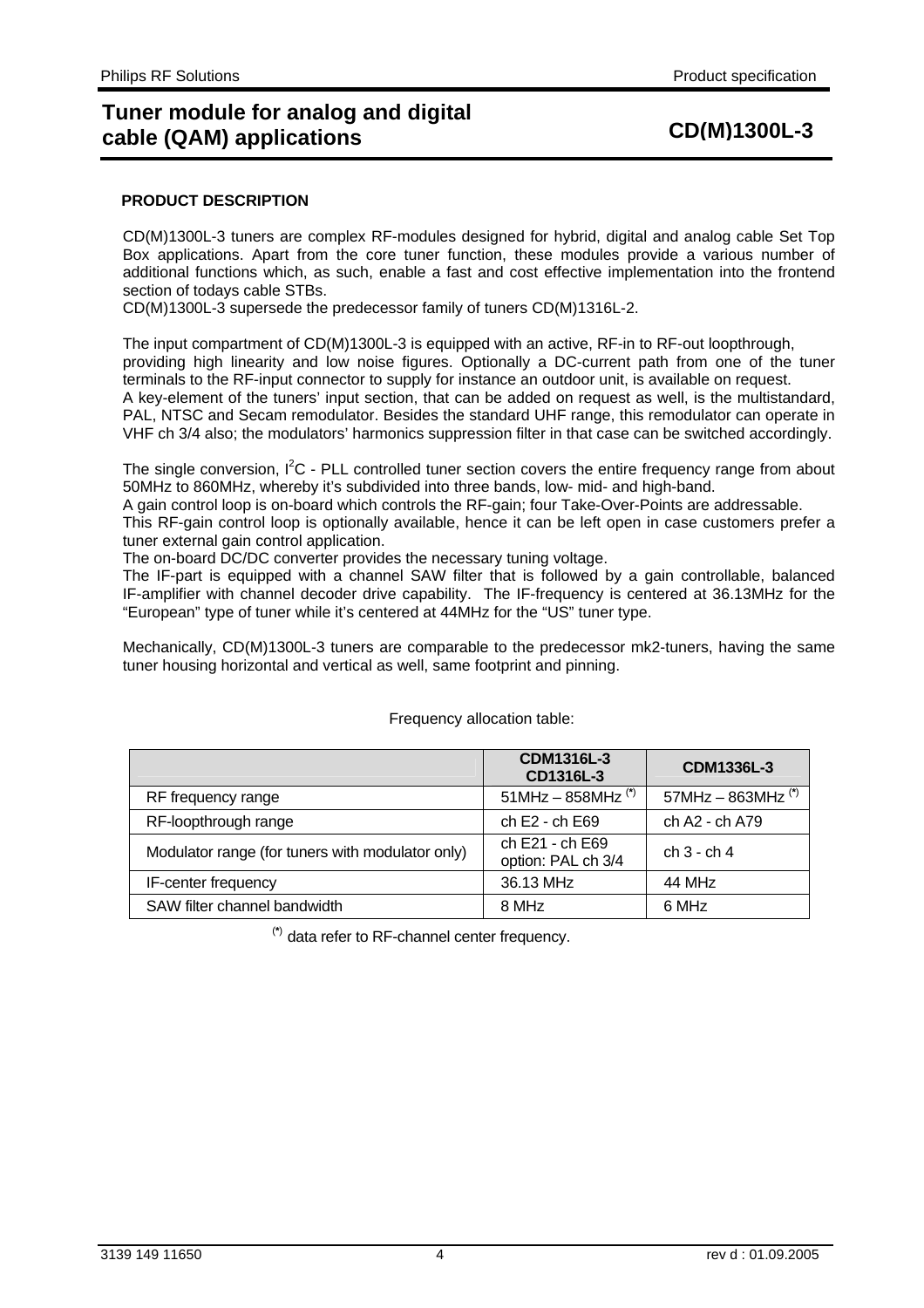# **Tuner module for analog and digital**  runch module for analog and algrical and the CD(M)1300L-3 cable (QAM) applications

# **BLOCK DIAGRAMM**

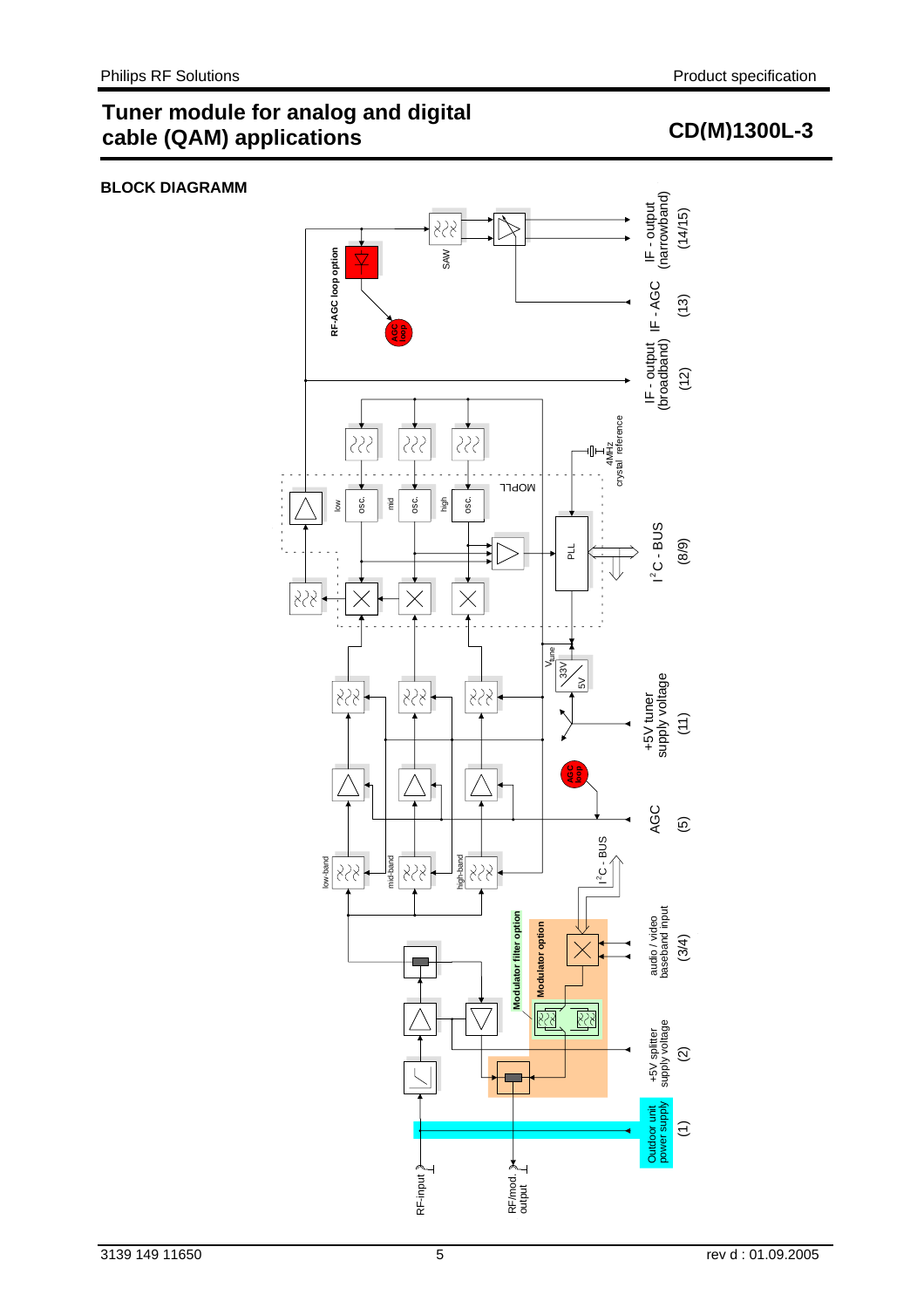# **Tuner module for analog and digital**  ration include for analog and algrical **CD(M)1300L-3**<br> **CD(M)1300L-3**

# **RATINGS**

# **Environmental conditions**

| <b>SYMBOL</b>                     | <b>PARAMETER</b>    | <b>CONDITIONS</b> |                | MAX.  | <b>UNIT</b>      |
|-----------------------------------|---------------------|-------------------|----------------|-------|------------------|
| <b>Non-operational Conditions</b> |                     |                   |                |       |                  |
| $T_{\text{AMB}}$                  | Ambient temperature |                   | $-25$          | $+85$ | $^{\circ}C$      |
| <b>RH</b>                         | Relative humidity   |                   | ۰              | 95    | %                |
| gв                                | Bump acceleration   | 25g               | ۰              | 245   | m/s <sup>2</sup> |
| $g_{\rm S}$                       | Shock acceleration  | 50 <sub>g</sub>   | ۰              | 490   | m/s <sup>2</sup> |
|                                   | Vibration amplitude | 10 to 55 Hz       | $\blacksquare$ | 0.35  | Mm               |
| <b>Operational conditions</b>     |                     |                   |                |       |                  |
| $T_{\text{AMB}}$                  | Ambient temperature |                   | $-10$          | $+60$ | $\rm ^{\circ}C$  |
| <b>RH</b>                         | Relative humidity   |                   | ۰              | 95    | $\%$             |

# **Limiting values under operational conditions**

The tuner can be guaranteed to function properly under the following conditions.

| <b>SYMBOL</b>           | <b>PARAMETER</b>                             | <b>PIN</b>     | <b>MIN</b> | TYP. | MAX.   | <b>UNIT</b> |
|-------------------------|----------------------------------------------|----------------|------------|------|--------|-------------|
| $V_{\mathsf{Ant}}$      |                                              |                |            |      | 25     | $\vee$      |
| $I_{\text{Ant}}$        | Outdoor unit DC-power                        | 1              |            |      | 300    | mA          |
| $V_{\rm S}$             | Loopthrough (LP)                             | $\overline{2}$ | 4.75       | 5.00 | 5.25   | $\vee$      |
| $\mathsf{I}_\mathsf{s}$ | Relevant supply current                      |                |            | 75   | 82     | mA          |
| $V_{AGC}$               | Tuner AGC input voltage                      |                |            | 3.8  | 4.5    | $\vee$      |
| $\Delta V_{AGC}$        | AGC input voltage range                      | 5              | 0.3        |      | 4.0    | $\vee$      |
| $I_{AGC}$               | AGC input current                            |                |            |      | t.b.f. | uA          |
| $Z_{AGC}$               | Impedance of external control voltage source |                |            |      | 200    | ohms        |
| $V_{AS}$                | Address select input voltage                 | $\overline{7}$ |            |      | 5.25   | V           |
| $V_{\text{SCL}}$        | Serial clock input voltage                   | 8              | $-0.3$     |      | 5.25   | V           |
| $V_{SDA}$               | Serial data input voltage                    |                | $-0.3$     |      | 5.25   | V           |
| $I_{SDA}$               | Serial data input current                    | 9              | $-10$      |      |        | uA          |
| $V_{\tau U}$            | Tuner supply voltage                         |                | 4.75       | 5.00 | 5.25   | $\vee$      |
| $I_{\sf TU}$            | Relevant supply current                      | 11             |            | 140  | 185    | mA          |
| $V_{IF-AGC}$            | IF-AGC input voltage                         |                |            | 3.0  | 4.0    | $\vee$      |
| $\Delta V_{IF-AGC}$     | IF- AGC input voltage range                  | 13             | $\Omega$   |      | 3.5    | $\vee$      |
| $I_{IF-AGC}$            | IF- AGC input current                        |                |            |      | 10     | μA          |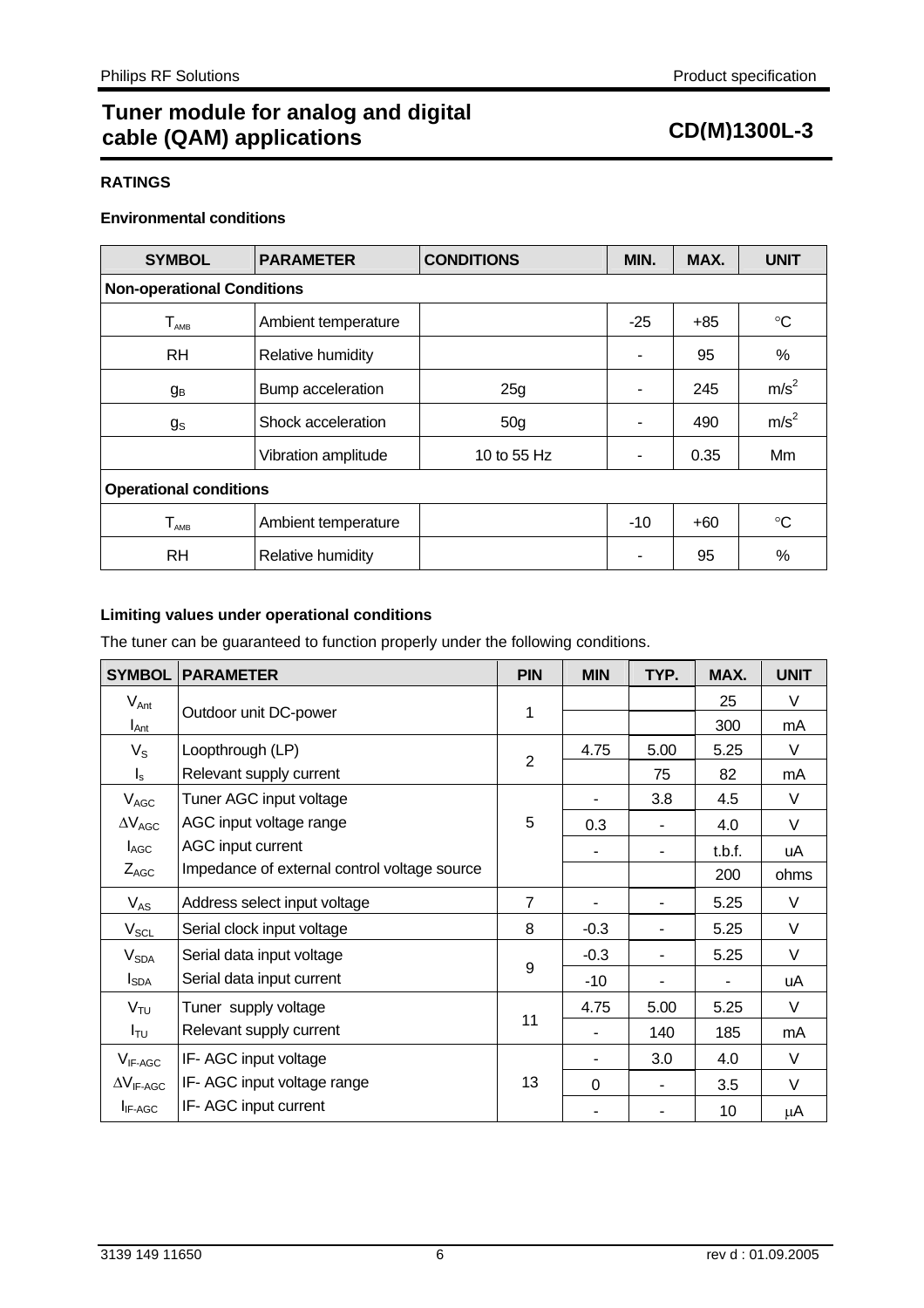# **SPECIFICATION DATA**

If not otherwise stated the electrical performance refers to:

|           | • ambient temperature                | : 22°C $\,$<br>$+2^{\circ}$ C |                                                            |
|-----------|--------------------------------------|-------------------------------|------------------------------------------------------------|
| $\bullet$ | relative humidity                    | ±10%<br>: 60%                 |                                                            |
| $\bullet$ | supply voltages                      | : $5V \pm 0.1V$               |                                                            |
|           | • RF-gain control voltage            | : $4.0V \pm 0.1V$             | (internal AGC detector disabled;<br>see application notes) |
|           | • IF-gain control voltage            | $:1V$ max.                    |                                                            |
|           | • RF-input termination               | $:75$ ohms                    |                                                            |
|           | • RF-output termination              | $:75$ ohms                    |                                                            |
|           | • IF-center frequency of 1316-tuners | : 36.13 MHz                   |                                                            |
|           | • IF-center frequency of 1336-tuners | : 44.00 MHz                   |                                                            |
|           |                                      |                               |                                                            |

Tuner test fixture to be used for performance measurements:

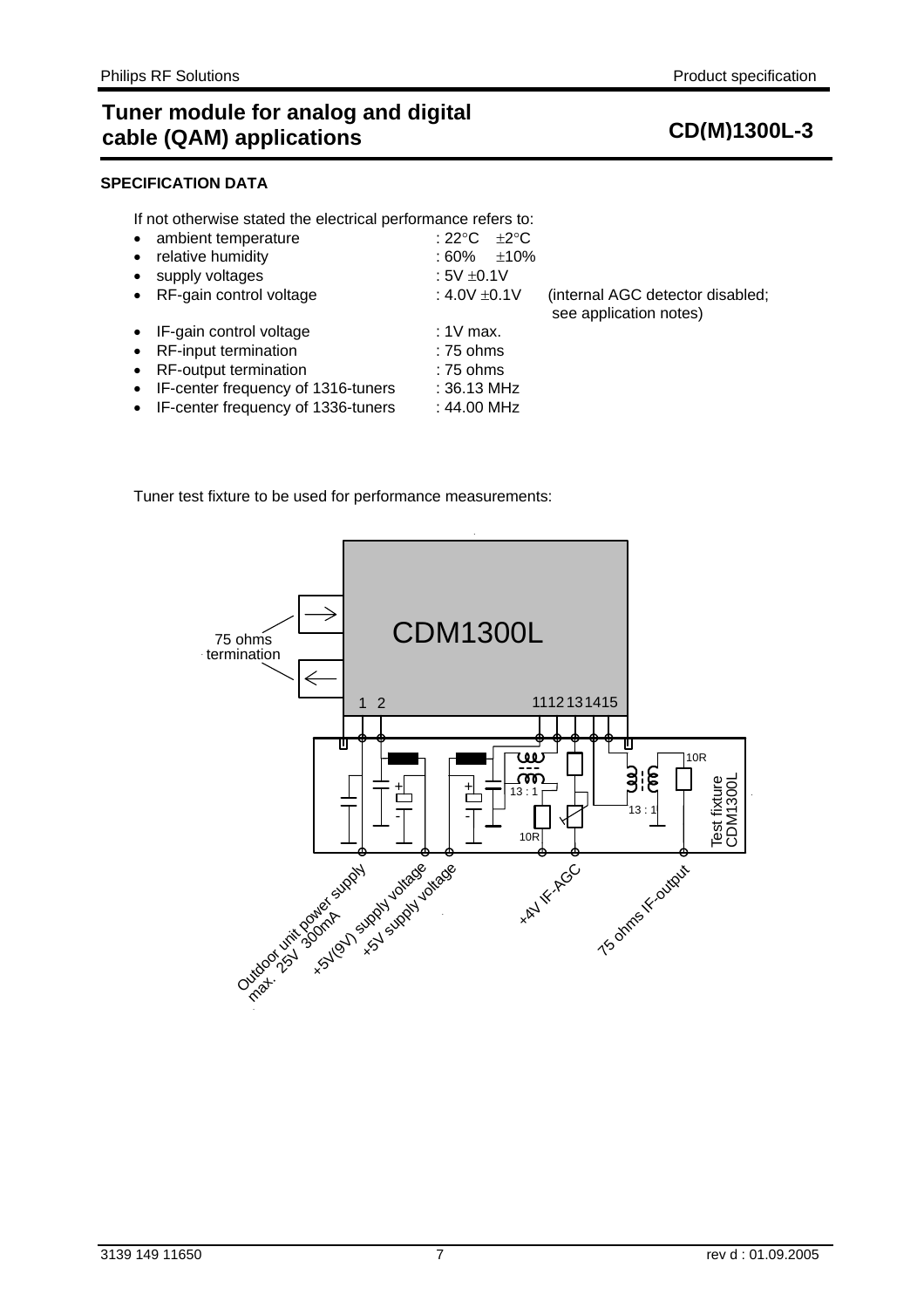**If not otherwise stated, next specification data refer to the overall performance from RF-input to broad-band IF-output (pin12).** 

**The tuner has to be tuned as such that coincidence between RF-channel center and IF-center frequency is given.** 

|                                                                                                   | MIN.                      | TYP.                    | MAX.                          |
|---------------------------------------------------------------------------------------------------|---------------------------|-------------------------|-------------------------------|
| Frequency ranges 1316-tuners <sup>(1)</sup><br>low-band<br>mid-band<br>high-band                  | 49MHz<br>167MHz<br>454MHz |                         | 167MHz<br>454MHz<br>860MHz    |
| Frequency ranges 1336-tuners <sup>(1)</sup><br>low-band<br>mid-band<br>high-band                  | 53MHz<br>160MHz<br>454MHz |                         | 164MHz<br>458MHz<br>865MHz    |
| (2)<br>RF voltage gain                                                                            |                           | 47dB                    |                               |
| (2)<br>Overall gain taper                                                                         |                           | 6dB                     |                               |
| RF AGC range                                                                                      | 35dB                      |                         |                               |
| Image rejection<br>(referred to IF-center frequency)<br>1316-tuners<br>low- mid-band<br>high-band | 66dB<br>57dB              | 70dB<br>60dB            |                               |
| low- mid- high-band<br>1336-tuners                                                                | 60dB                      |                         |                               |
| Osc. voltage at aerial input<br>(f < 1000MHz)                                                     |                           | <20dBµV                 |                               |
| RF-input return loss (75ohms) <sup>(4)</sup>                                                      | 6dB                       |                         |                               |
| $(3)$ $(4)$<br>In-channel return loss                                                             |                           | 8dB                     |                               |
| ESD protection of terminals                                                                       | 2kV                       |                         |                               |
| Surge protection at RF-input                                                                      | 8kV                       |                         |                               |
| Osc. phase noise<br>(10kHz)<br>(100kHz)                                                           |                           | -87dBc/Hz<br>-107dBc/Hz | -85dBc/Hz<br>$-105$ d $Bc/Hz$ |
| CSO/CTB<br><b>CENELEC</b> conditions<br>1316-tuners<br>OpenCable conditions<br>1336-tuners        |                           |                         | t.b.f.<br>t.b.f.              |
| Noise figure                                                                                      |                           | 7dB                     |                               |

Note 1: channel center including tuning margin

 Note 2: to be measured at 'broadband' IF-output loaded as specified (see chapter 'Application Notes')

Note 3: to be measured at RF-input in the range channel-center ± 3MHz Note 4: data only valid for tuners with IEC- or F-connectors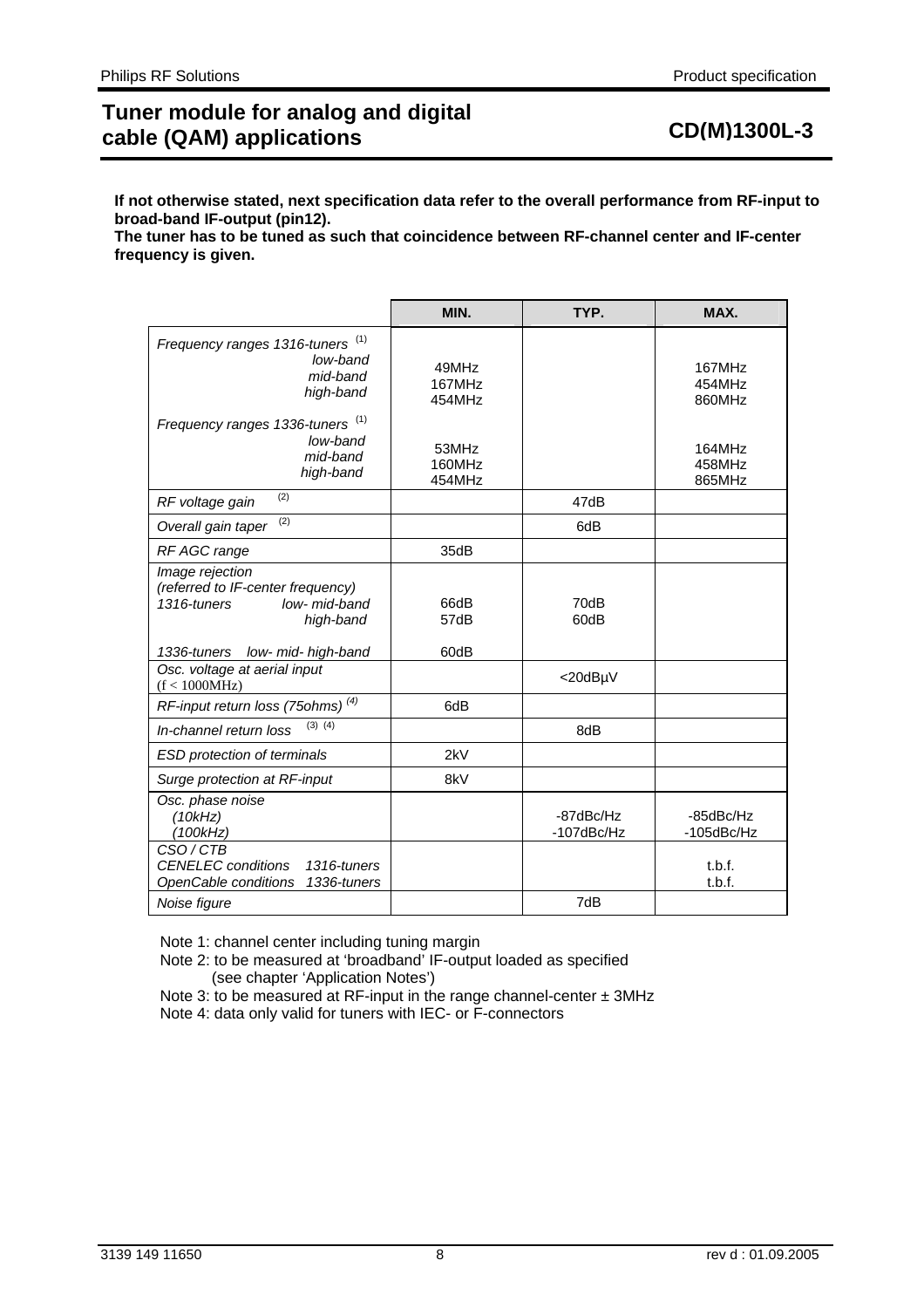*In-Channel Flatness (tilt) of overall responds curve (to be measured at broad-band IF-output):*

Definition: tilt of curve is defined in the specified channel bandwidth from highest to lowest gain point at nom. gain

> CD(M)1316L : channel spacing 7MHz ( 50Mhz – 300MHz) : 2.5dB max. channel spacing  $8$ MHz (300Mhz – 860MHz) : 3.5dB max.

CD(M)1336L : channel spacing 6MHz : 2.5dB max.

Deterioration of flatness during AGC (0dB to 30dB) : 1.0dB max.

## **Next specification data refer to the overall performance from RF-input to the balanced narrow-band IF-output (pin14/15).**

**The tuner has to be tuned as such that coincidence between RF-channel center and IF-center frequency is given.** 

|                                               | MIN. | TYP.  | MAX. |
|-----------------------------------------------|------|-------|------|
| Overall-gain (terminals 14/15) <sup>(1)</sup> |      | 77dB  |      |
| (2)<br>IF AGC range                           | 40dB |       |      |
| In-Channel flatness                           |      |       |      |
| (1316-tuners) 8MHz SAW                        |      | 3.0dB |      |
| (1336-tuners) 6MHz SAW                        |      | 2.5dB |      |
| (2)<br>IF-output level (balanced)             | 1Vpp |       |      |

Note 1: RF-AGC set to 3.5V (pin 5) ; IF-AGC set to 3.0V (pin 13) Note 2: min.tuner input level of  $-15$ dBmV; RF-AGC set to max. gain (V<sub>AGC</sub>=3.8V);  $V_{IF-AGC}$  range between 3.5V max. gain and 0.4V min. gain

Typical response curves at narrowband IF-output (tuner set to 470MHz):

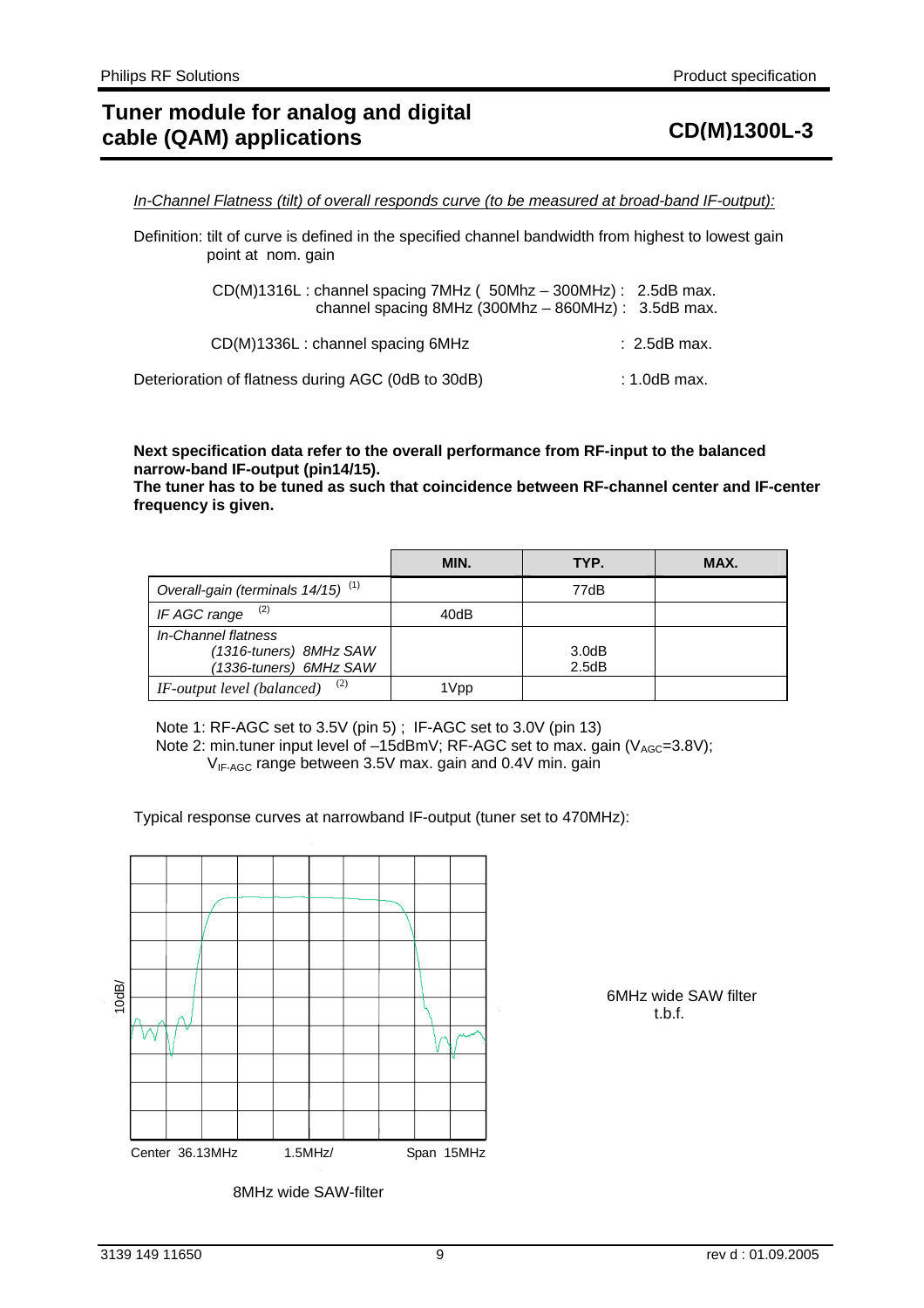**Next specification data refer to the overall performance from RF-input to RF-output. (relevant for 1316- and 1336- tuners)** 

|                                                    | MIN.          | TYP. | MAX.   |
|----------------------------------------------------|---------------|------|--------|
| Frequency range<br>(referred to channel center)    | 51MHz         |      | 868MHz |
| Power gain                                         | 3.5dB (2dB *) |      |        |
| Overall gain taper                                 |               | 2dB  |        |
| Noise figure                                       |               | 7dB  |        |
| CSO/CTB                                            | -57dBc        |      |        |
| RF-output return loss<br>(referred to $75\Omega$ ) |               | 10dB |        |

**\* Note:** only valid for tuners CDM1316L/FHP-3

### **Performance data of CD(M)1316L tuners when used in an adequate application: (data for tuners CD(M)1336L to be determined)**



|                                                           | MIN.   | TYP. | MAX.     |
|-----------------------------------------------------------|--------|------|----------|
| 256 QAM<br>Input sensitivity<br>(no external noise added) |        |      | -64.0dBm |
| Carrier to Noise ratio                                    |        |      |          |
| (0dBmV input level)<br>64 QAM                             | 26.5dB |      |          |
| 256 QAM                                                   | 32.5dB |      |          |

Conditions: 6.9 msym/sec / BER  $2*10^{-4}$  before error correction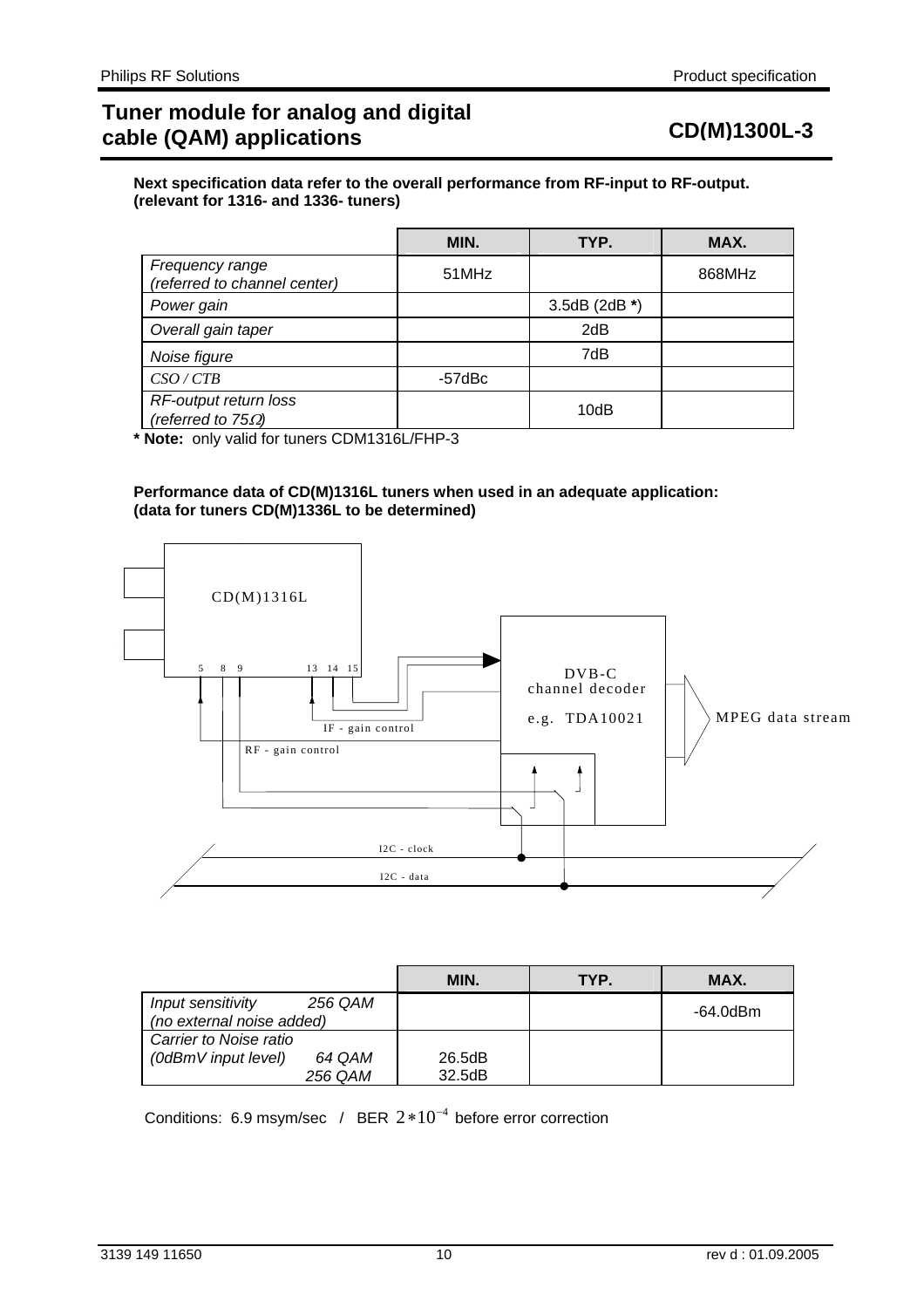### **Next specification data are assigned to the modulator section of tuner CDM1316L-3. Data refer to the PAL systems G,H, I, K only. Data for tuners CDM1336L to be determined !**

| <b>SYMBOL</b>      | <b>PARAMETER</b>                                          | <b>CONDITIONS</b>                                         | MIN.   | TYP.         | MAX.           | <b>UNIT</b> |
|--------------------|-----------------------------------------------------------|-----------------------------------------------------------|--------|--------------|----------------|-------------|
| Zi(audio)          | Z audio-in                                                |                                                           | 45     | 53           | 61             | $k\Omega$   |
| Vi(audio)          | Audio input level                                         |                                                           |        | 0.23         |                | <b>Vrms</b> |
| Vo(audio)          | Deviation from ideal<br>Audio freq. Response              | F=0.1-10kHz including<br>pre-emphasis circuit<br>(FM)     |        |              | 3              | dB          |
| S/N(audio)         | Audio signal to noise                                     | EBU color bar 75%<br>Weighting filter<br><b>CCIR468-2</b> | 45     | 50           |                | dB          |
| D(audio)           | Audio distortion                                          | 0.23Vrms, 1kHz sine<br>wave                               |        |              | 3              | %           |
| Fc(sound)          | Sound carrier frequency<br>accuracy                       | W/n +/- 8kHz                                              | 4492   | 5500         | 5508           | kHz         |
| $\Delta F(1kHz)$ * | Deviation at 1 kHz (FM)                                   | 0.23Vrms audio-in                                         |        | 40           |                | kHz         |
| Zi(video)          | Z video-in input                                          |                                                           | 500    |              |                | $k\Omega$   |
| Vi(video           | Video-in level (p-p)                                      |                                                           |        | $\mathbf{1}$ |                | Vp-p        |
| M(video)           | PAL video modulation<br>depth                             | 1Vp-p, negative sync                                      | 75     | 80           | 88             | %           |
| $\Delta F$ (video) | Deviation from ideal<br>video frequency<br>characteristic | $F$ video = $0.54.3$ MHz                                  |        |              | 2              | dB          |
| Vo(RF, video)      | RF-out video level                                        |                                                           | 67     |              | 76             | dBµV        |
| <b>PS</b>          | Picture to Sound<br>distance                              | PS bit set to 0<br>PS bit set to 1                        |        | 16<br>12     |                | dB<br>dB    |
| S/N(video)         | Video signal to noise<br>ratio                            | Unweighted                                                | 45     |              |                | dB          |
| Gdiff              | Differential gain                                         | APL= 10 to 90%                                            |        |              | $\overline{7}$ | $\%$        |
| $\Phi$ diff        | Differential phase                                        | APL= 10 to 90%                                            |        |              | $\overline{7}$ | deg.        |
| $F_{Video}$ UHF    | Video carrier frequency                                   | 471.25855.25MHz                                           | 21     |              | 69             | CH.         |
| $F_{Video}$ VHF    | Video carrier frequency                                   | 55.2562.25MHz                                             | 3      |              | 4              | CH.         |
|                    | Video carrier freq<br>accuracy                            |                                                           | $-100$ |              | 100            | kHz         |
|                    | Thermal Stability of<br>Video carrier frequency           | Tamb = $0^\circ$ to $60^\circ$ C                          | $-100$ |              | 100            | kHz         |
|                    | Thermal stability of<br>Sound carrier frequency           | Tamb = $0^\circ$ to 60 $^\circ$ C.                        | $-12$  |              | 12             | kHz         |
|                    | Thermal Stability of RF<br>video output level             | Tamb = $0^\circ$ to 60 $^\circ$ C                         | $-5$   |              | 5              | dB          |
|                    | Thermal Stability of<br>Sound carrier output<br>level     | Tamb = $0^\circ$ to 60 $^\circ$ C                         | -5     |              | 5              | dB          |
|                    | Out of band spurious                                      |                                                           |        | $-60$        | $-42$          | dB          |
|                    | In band spurious                                          |                                                           |        | $-65$        | $-60$          | dB          |
|                    | Video carrier and<br>harmonics at CATV-<br>input          | < 2150 MHz                                                |        |              | 46             | dBµV        |
|                    | Harmonics of Video<br>carrier at TV-output                | $<$ 2150MHz                                               |        |              | 46             | dBµV        |

**\* Note:** for optimal audio S/N performance the frequency deviation (FM) should be restricted to 45kHz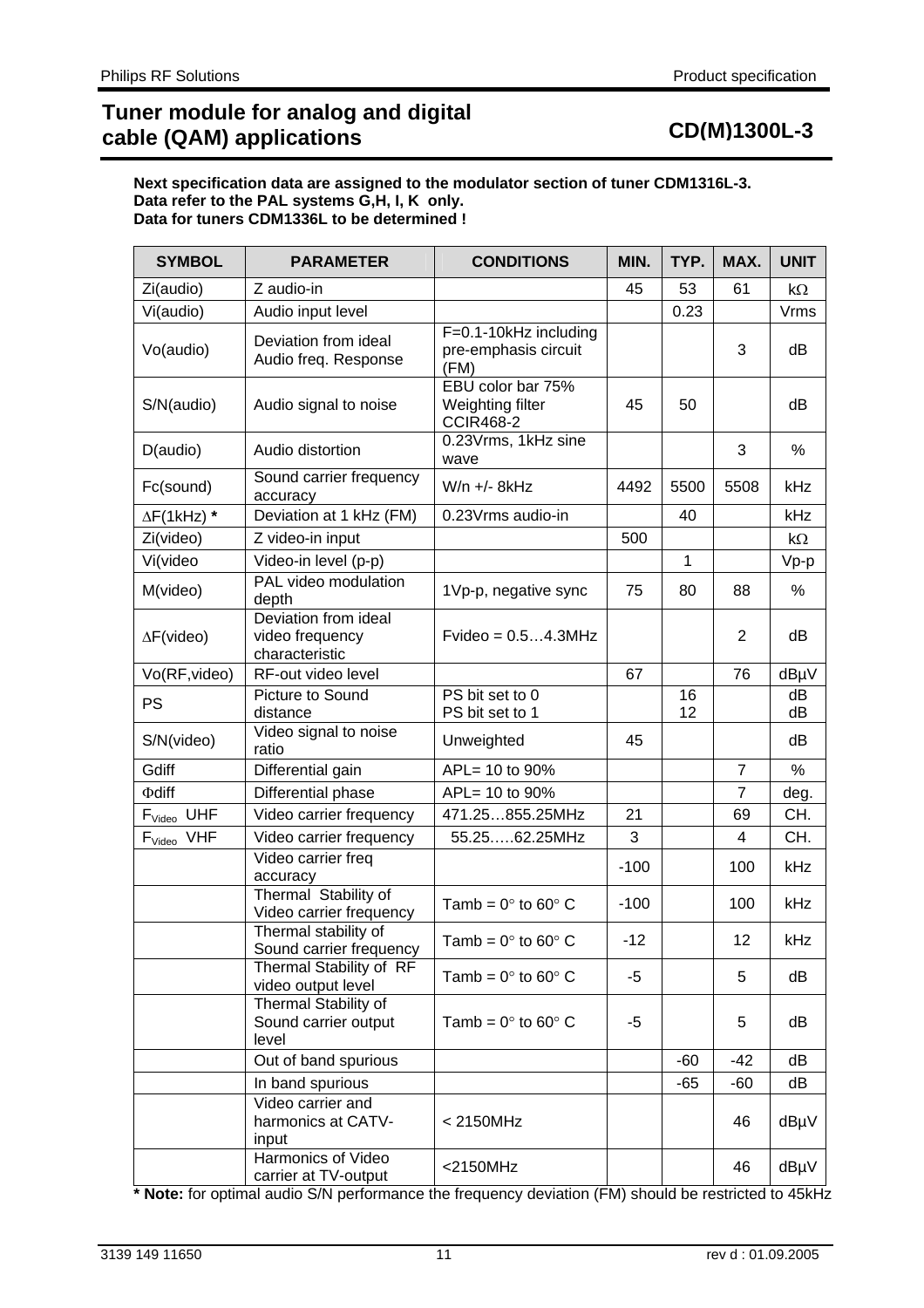# **Tuner module for analog and digital**  runch module for analog and algrical and the CD(M)1300L-3 cable (QAM) applications

# **DEFINITION OF TERMINALS / SUPPLY DATA**  You



| <b>Terminal</b> | <b>Function</b>                                                          | <b>Remark</b>                                                                                       |
|-----------------|--------------------------------------------------------------------------|-----------------------------------------------------------------------------------------------------|
| 1               | n.c.<br>option for RF-output<br>option for outdoor unit power supply     |                                                                                                     |
| $\overline{2}$  | +5V $\pm$ 5% splitter (V <sub>s</sub> )                                  |                                                                                                     |
| 3               | Audio - baseband input<br>(not connected for tuners without remodulator) | AC - coupled                                                                                        |
| $\overline{4}$  | Video - baseband input<br>(not connected for tuners without remodulator) | AC - coupled                                                                                        |
| 5               | External RF-gain control voltage (0.5V - 4.0V)                           | In case the internal AGC<br>loop is enabled, the max.<br>source impedance is limited<br>to 200 ohms |
| 6               | do not connect, leave terminal open                                      | for testing only                                                                                    |
| $\overline{7}$  | PLL chip address select $(I2C / tuner)$                                  | see application notes                                                                               |
| 8               | $SCL$ ( $I^2C /$ tuner)                                                  |                                                                                                     |
| 9               | SDA $(I^2C /$ tuner)                                                     |                                                                                                     |
| 10              | n.c.                                                                     |                                                                                                     |
| 11              | +5V $\pm$ 5% supply tuner (V <sub>TU</sub> )                             |                                                                                                     |
| 12              | 'broadband' IF - output                                                  | AC coupled                                                                                          |
| 13              | IF-gain control voltage                                                  | max. gain at 3V<br>min. gain at 0V<br>(see application notes)                                       |
| 14              | 'narrowband' IF - output                                                 | AC coupled                                                                                          |
| 15              | 'narrowband' IF - output                                                 | AC coupled                                                                                          |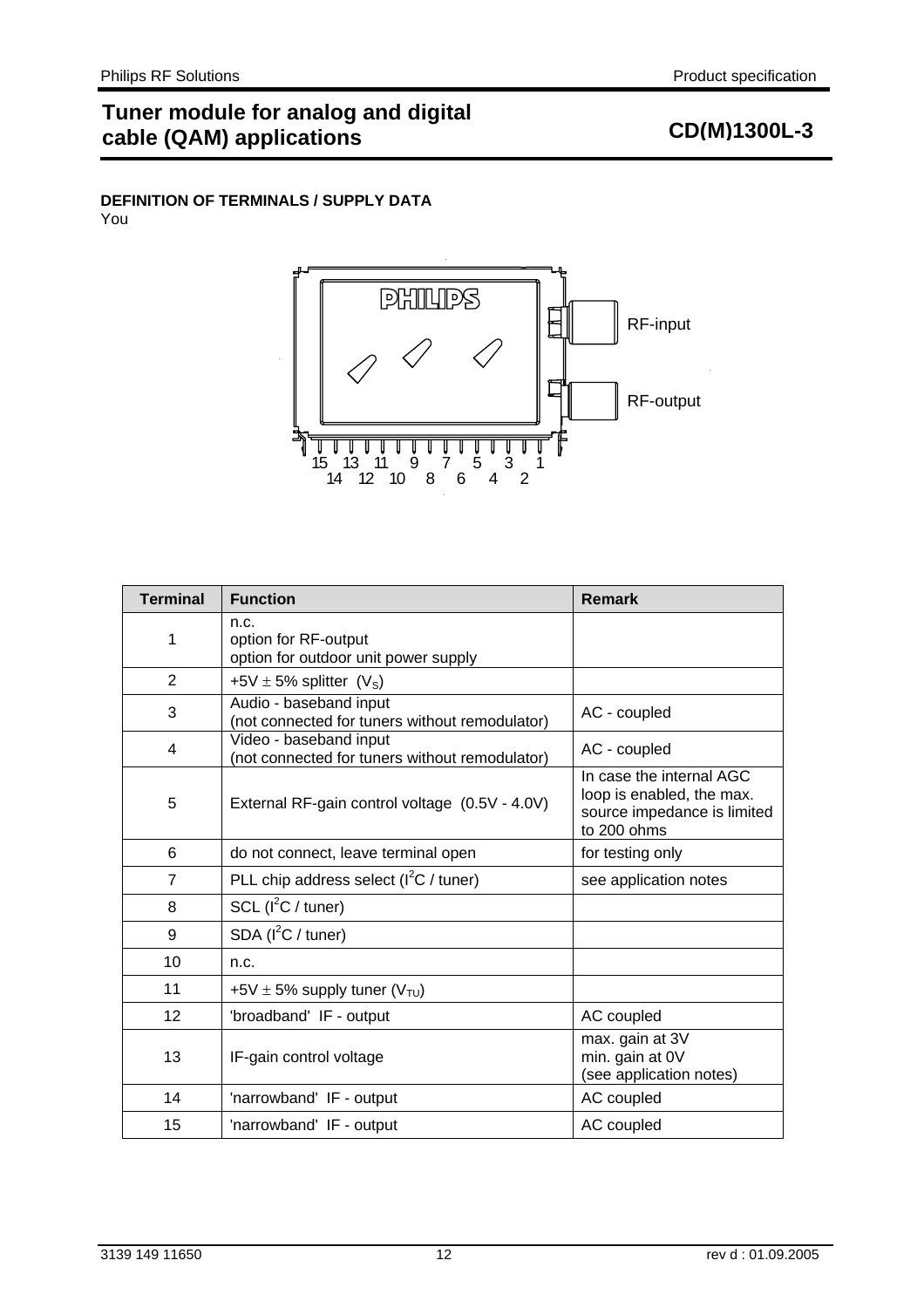# **APPLICATION NOTES**

# **Programming of tuner PLL**

The tuner control (frequency selection and band switching) is done via the  $I^2C$  bus. One address byte and four data bytes are needed to fully program the tuner. A PLL lock flag can be read from the tuner during 'READ' - mode. Four independent PLL addresses are available; which one is actually valid depends on the address select voltage that is connected to terminal 7.

# *I 2 C-bus data format , ' WRITE ' - mode:*

| <b>BYTE NAME</b>         | <b>BYTE</b>     | <b>MSB</b> |                 |                 |                  |                |                  |                 | <b>LSB</b>        | <b>ACK</b> |
|--------------------------|-----------------|------------|-----------------|-----------------|------------------|----------------|------------------|-----------------|-------------------|------------|
| <b>Address Byte</b>      | <b>ADB</b>      |            |                 | 0               | 0                | 0              | C <sub>A</sub> 2 | CA <sub>1</sub> | $R/W=0$           | Α          |
| Divider Byte 1           | DB <sub>1</sub> | 0          | N <sub>14</sub> | N <sub>13</sub> | N <sub>12</sub>  | N <sub>1</sub> | N <sub>10</sub>  | N <sub>9</sub>  | N <sub>8</sub>    | Α          |
| Divider Byte 2           | DB2             | N7         | N <sub>6</sub>  | N <sub>5</sub>  | N4               | N <sub>3</sub> | N2               | N1              | N0                | Α          |
| <b>Control Data Byte</b> | CВ              |            |                 | 0               | 0                | 0              | <b>RSA</b>       | <b>RSB</b>      | 0                 | Α          |
| Bandswitch byte          | ВB              | 0          | 0               | 0               | AGC <sub>2</sub> | AGC1           | SP <sub>3</sub>  | SP <sub>2</sub> | SP <sub>1</sub>   | A          |
|                          |                 |            |                 |                 |                  |                |                  |                 | $A =$ acknowledge |            |

## *Description of used symbols:*

| CA2, CA1      | : chip address selection bits                                       |
|---------------|---------------------------------------------------------------------|
|               | (see table: Programmable address selection bits)                    |
| R/W           | : Read / Write bit ; Bit = $0 \Rightarrow$ Write mode               |
|               | Bit = $1 \Rightarrow$ Read mode                                     |
| $N14$ to $N0$ | : LO frequency divider bits                                         |
| RSA, RSB      | : reference divider bits (see table: Reference Divider Settings)    |
| AGC2, AGC1    | : RF-AGC loop Take Over Point (TOP) switch ports (optional)         |
|               | (see table: RF-AGC TOP selection)                                   |
| SP5  SP1      | : Switch ports; bit = $1 \Rightarrow$ port V <sub>out</sub> is 'ON' |
|               | bit = $0 \Rightarrow$ port $V_{\text{out}}$ is 'OFF'                |
|               | (see table: Band selection table)                                   |

## *CA2, CA1: Programmable address selection bits:*

|   | CA2 CA1 | <b>Voltage applied to terminal 7</b>       |
|---|---------|--------------------------------------------|
| 0 |         | OV to $0.1xV$ <sub>TU</sub>                |
| 0 |         | terminal open                              |
|   | O       | $0.4xV_{\text{TU}}$ to $0.6xV_{\text{TU}}$ |
|   |         | $0.9xV_{\text{TU}}$ to 1.0xV <sub>TU</sub> |

## *N14 to N0: programmable divider bits:*

divider ratio: 
$$
N = N14x2^{14} + N13x2^{13} + ... + N1x2^{1} + N0
$$

## **How to calculate the divider ratio N :**

$$
N = \frac{\left(f_{input} + f_{IF}\right)}{f_{ref}} \left[\frac{Hz}{Hz}\right]
$$
 whereby  $f_{ref} = \frac{4 \cdot 10^6}{64^{(1)}} [Hz] = 62.5 kHz$ 

Note <sup>(1)</sup> : divider ratio to be set with Bits ' RSA and RSB ' (see table below)

# **IMPORTANT NOTE:**

Do not set the divider ratio as such that the tuner is tuned into extreme conditions i.e. far below or far above the specified frequency ranges.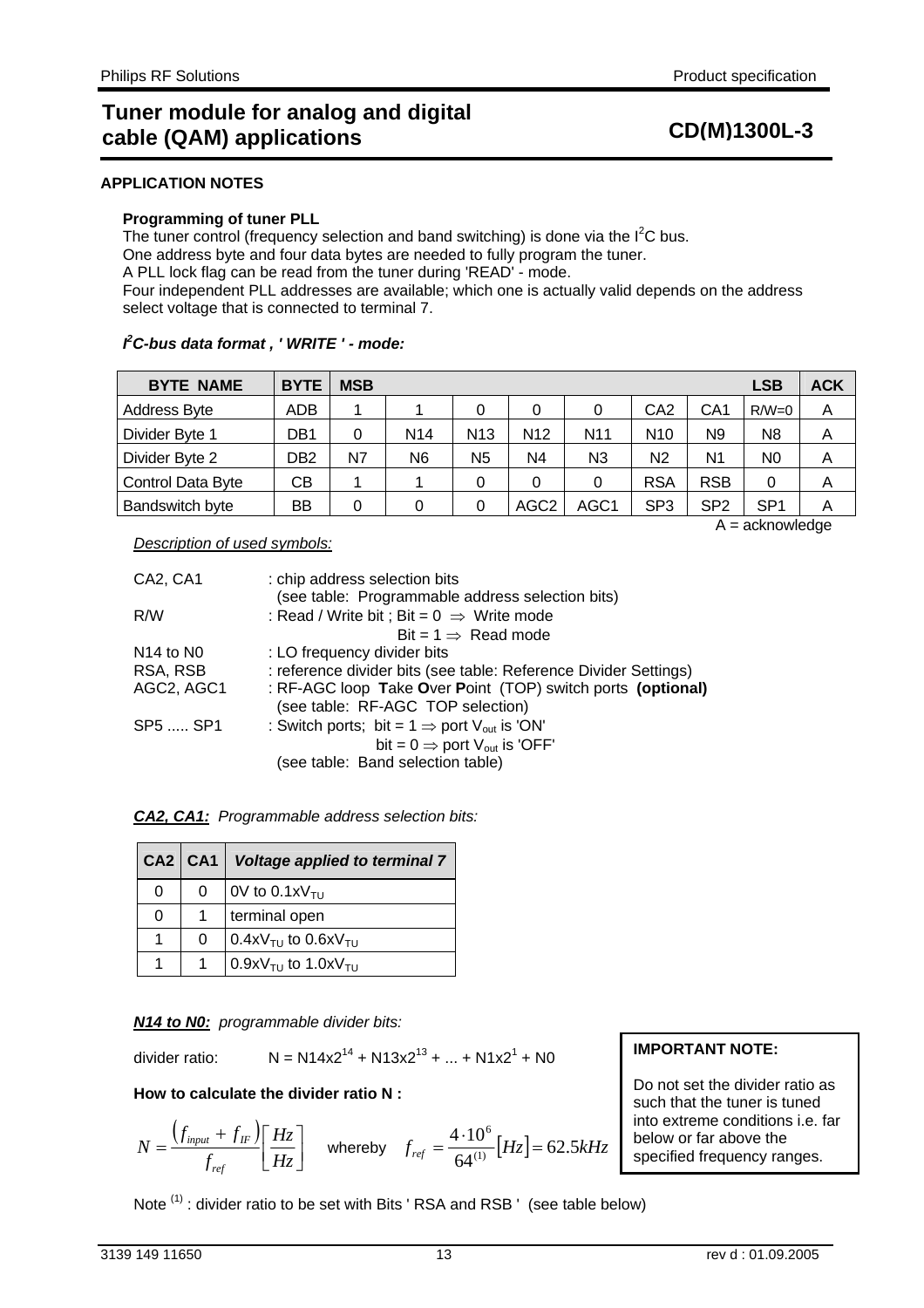|  | <b>RSA, RSB:</b> PLL reference divider settings: |
|--|--------------------------------------------------|
|--|--------------------------------------------------|

| PLL step size | PLL ref. divider ratio | <b>RSA</b> | <b>RSB</b> |
|---------------|------------------------|------------|------------|
| 50.0 kHz      | 80                     |            |            |
| 31.25 kHz     | 128                    |            |            |
| 62.5 kHz      | 64                     |            |            |

*AGC2, AGC1: RF-AGC TOP selection: (optional for tuners with type name extension "G")*

| AGC2   AGC1 | RF-AGC TOP | Remarks                                      |
|-------------|------------|----------------------------------------------|
|             | High       | Recommended for                              |
|             | Medium 2   | digital cable applications                   |
|             | Medium 1   |                                              |
|             | ∟ow        | Recommended for<br>analog cable applications |

# *SP5 ..... SP1: RF-Band selection table:*

|              | SP <sub>3</sub> | SP <sub>2</sub> | SP <sub>1</sub> |
|--------------|-----------------|-----------------|-----------------|
| $low-band$   |                 |                 |                 |
| $mid$ – band |                 |                 |                 |
| high - band  |                 |                 |                 |

# *I 2 C-bus data format , ' READ ' - mode:*

| Name         | <b>MSB</b> | LSB |  |  |  |                 |     |         |  |  |
|--------------|------------|-----|--|--|--|-----------------|-----|---------|--|--|
| Address byte |            |     |  |  |  | CA <sub>1</sub> | CA0 | $R/W=1$ |  |  |
| Status byte  | <b>POR</b> | FL  |  |  |  |                 |     |         |  |  |

A : Acknowledge / X : Don't care

|            | $CA1 / CA0 = chip address (see address selection table)$ |
|------------|----------------------------------------------------------|
| <b>POR</b> | $=$ power-on-reset-flag; POR $=$ 1 on power-on           |
| FL.        | $=$ in-lock-flag; $FL = 1$ when PLL is phase locked      |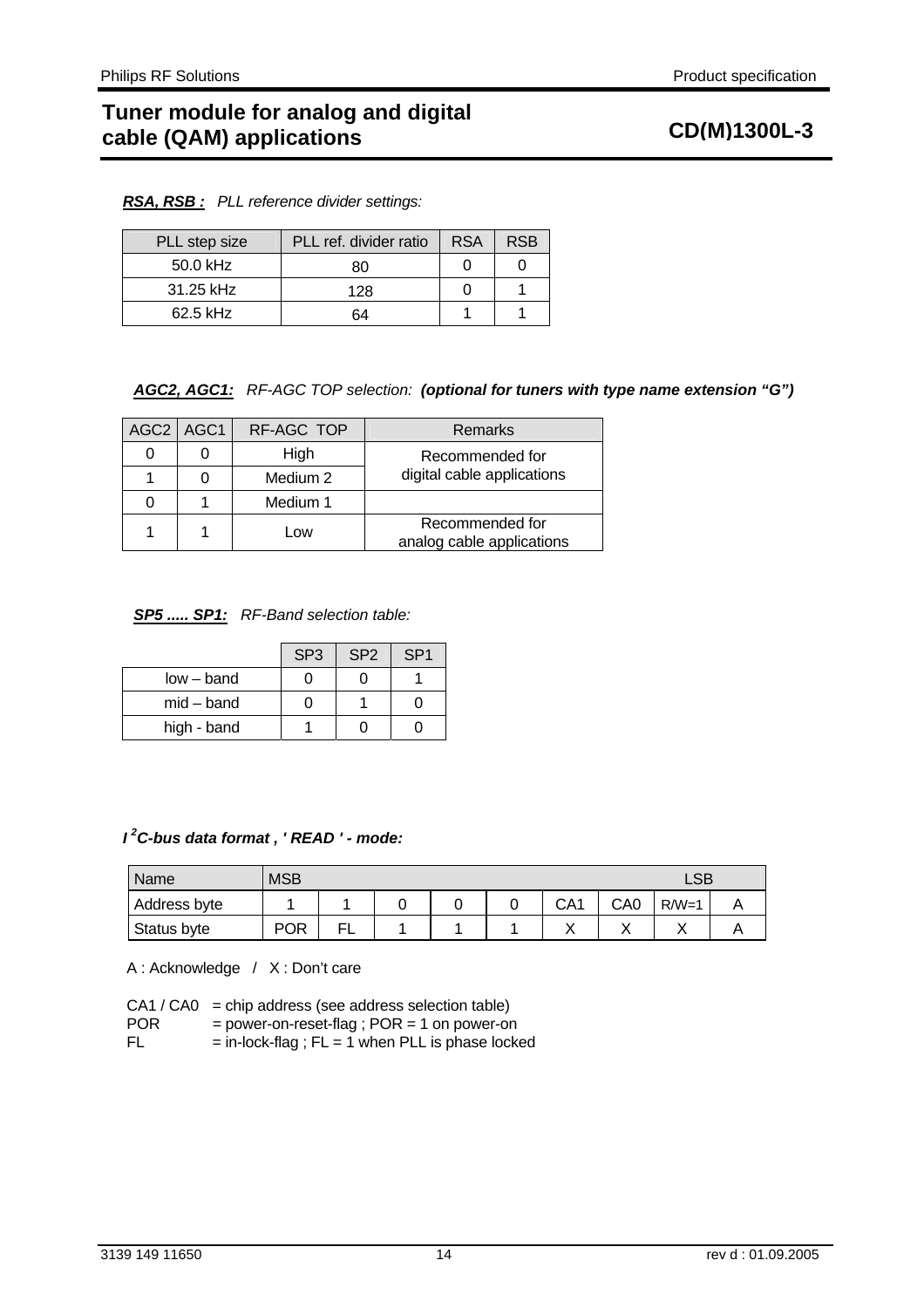# *Conditions at Power-on reset:*

At power-on the default setting of the bits is as following:

| <b>BYTE NAME</b>         | <b>BYTE</b>     | <b>MSB</b> |              |   |   |                 |                   | <b>LSB</b> |
|--------------------------|-----------------|------------|--------------|---|---|-----------------|-------------------|------------|
| <b>Address Byte</b>      | ADB             |            |              |   | 0 | CA <sub>2</sub> | CA <sub>1</sub>   | Χ          |
| Divider Byte 1           | DB1             | 0          | $\checkmark$ | X | X | $\checkmark$    | X                 |            |
| Divider Byte 2           | DB <sub>2</sub> | X          |              |   |   | Χ               | X                 |            |
| <b>Control Data Byte</b> | CВ              |            |              |   |   | ∧               | $\checkmark$<br>⋏ |            |
| Bandswitch byte          | ВB              | Χ          |              |   |   |                 |                   |            |

# X= don't care

Below a threshold voltage at tuner terminal 11 of 3.2V at room temperature, the MOPLL is reset to the power-on state.

In that situation all switchports are OFF and the high-band oscillator is active.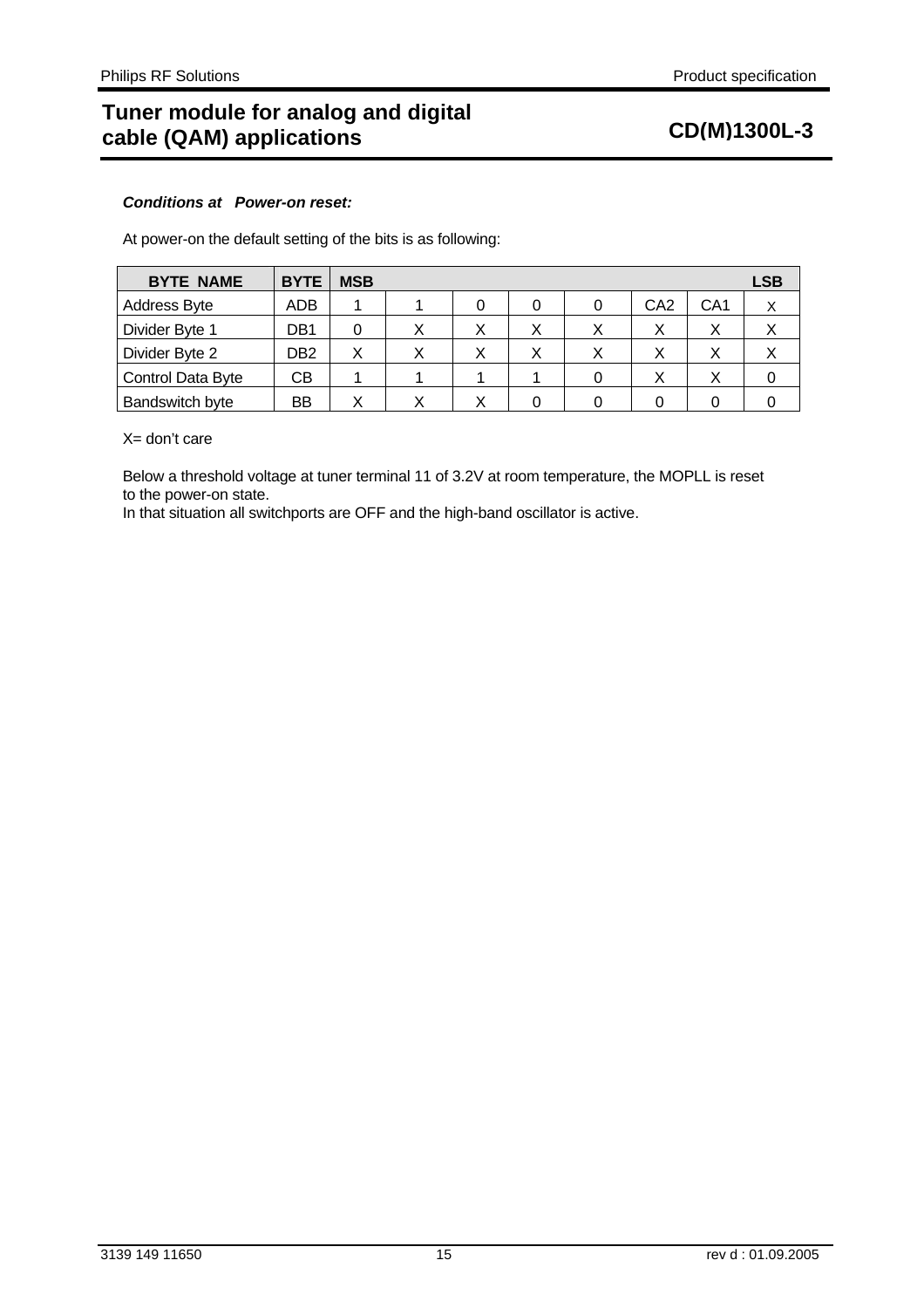## **Programming of remodulator PLL**

Following data are assigned to PAL TV-systems only!

# *I 2 C-bus data format , 'write' mode:*

| <b>NAME</b>    | <b>BYTE</b>     | <b>BITS</b> |                  |                  |                 |                 |                |                  | <b>ACK</b> |   |  |  |
|----------------|-----------------|-------------|------------------|------------------|-----------------|-----------------|----------------|------------------|------------|---|--|--|
|                |                 | <b>MSB</b>  | <b>LSB</b>       |                  |                 |                 |                |                  |            |   |  |  |
| Address byte   | <b>ADB</b>      |             |                  | 0                | 0               |                 | 0              | 1                | 0          | Α |  |  |
| Divider byte 1 | DB <sub>1</sub> | 0           | TPN              | N <sub>11</sub>  | N <sub>10</sub> | N9              | N <sub>8</sub> | N7               | N6         | Α |  |  |
| Divider byte 2 | DB <sub>2</sub> | N5          | N4               | N <sub>3</sub>   | N <sub>2</sub>  | N <sub>1</sub>  | N0             | VHF1             | VHF0       | Α |  |  |
| Control byte 1 | CB <sub>1</sub> |             | 0                | STB <sub>1</sub> | <b>SW</b>       | PS              | 0              | VHF <sub>2</sub> | 0          | Α |  |  |
| Control byte 2 | CB2             | 0           | STB <sub>2</sub> | STB <sub>3</sub> | SC <sub>1</sub> | SC <sub>0</sub> | 0              | 0                | 0          | Α |  |  |

# Description of symbols:

- TPN: test pattern generator bit;  $TPN = 0 \Rightarrow$  pattern generator off (normal operation)
	- TPN =  $1 \Rightarrow$  pattern generator on
- N11...NO: programmable divider bits; step size =  $250$ kHz in UHF (VHF2, VHF1, VHF0 = 0, 0, 0)
- VHF2, VHF1, VHF0 programmable prescaler bits (see table "VHF prescaler")
- SW = modulator filter switch **(only valid for tuners with type name extension "L")**  $SW = 0 \Rightarrow$  modulator filter characteristic set to UHF mode  $SW = 1 \Rightarrow$  modulator filter characteristic set to VHF ch 3/4 mode
	- PS: programmable picture to sound ratio control bit ;  $PS = 0 \Rightarrow P/S = 12dB$

$$
PS = 1 \implies P/S = 16dB
$$

- STB2, STB1, STB0 = 0, 0, 0  $\Rightarrow$  normal operation (see table "Stand-By")
- SC1, SC0 sound subcarrier frequency control bits (see table "Sound Subcarrier Frequencies")
- A: acknowledge bit

## **'VHF ch 3/4 prescaler'** settings:

The VHF prescaler needs to be set in case the modulator has to operate in the VHF frequency range.

**NOTE:** The VHF range should be limited to a max, frequency of 70MHz and the modulator output filter should be switched "on" (Bit 'SW') in order to suppress the harmonics of the selected output channel.

 The switchable VHF/UHF filter is only available in tuners with type name extension "L". All other tuner versions are restricted to the UHF modulator range!

| VHF <sub>2</sub> | VHF <sub>1</sub> | <b>VHF0</b> | <b>Divider ratio of prescaler</b>                 |
|------------------|------------------|-------------|---------------------------------------------------|
|                  | $\Omega$         | $\Omega$    | Ratio = RF/1; UHF-operation; step size 250kHz     |
|                  |                  |             | Ratio = RF/8; VHF channel 4; step size 31.25kHz   |
|                  |                  |             | Ratio = RF/16; VHF channel 3; step size 15.625kHz |

Example: set modulator to channel E4 (picture carrier 62.25MHz) Modulator oscillator set to 498MHz, divided by 8 results in 62.25MHz

Channel 3 corresponds to an initial modulator frequency of 884MHz !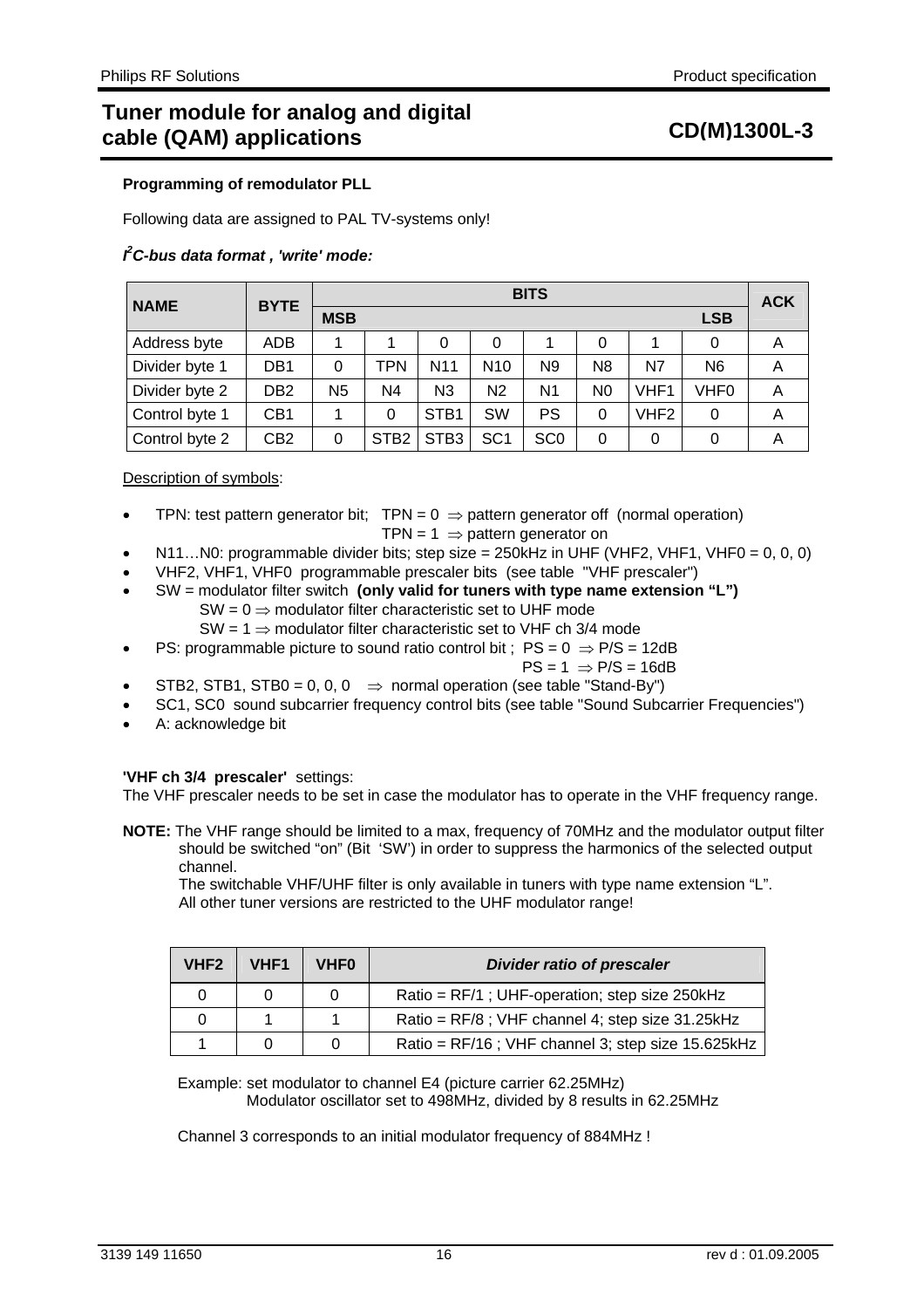**' Sound Subcarrier Frequencies '** settings:

| SC <sub>1</sub> | <b>SCO</b> | <b>Sound Subcarrier Frequency</b> |
|-----------------|------------|-----------------------------------|
|                 |            | 4.5 MHz                           |
|                 |            | 5.5 MHz                           |
|                 |            | 6.0 MHz                           |
|                 |            | 6.5 MHz                           |

# **'Stand-By'** settings:

| STB <sub>1</sub> | STB <sub>2</sub> | STB <sub>3</sub> | <b>Stand-By conditions</b>                                                                                                                                                               |
|------------------|------------------|------------------|------------------------------------------------------------------------------------------------------------------------------------------------------------------------------------------|
|                  |                  |                  | Modulator Stand-By mode:<br>sound and UHF oscillators, as well as sound<br>and video modulator sections turned off;<br>the I <sup>2</sup> C bus section of modulator in<br>stand-by mode |

## **Test Pattern Generator (TPN bit) :**

The MOD-IC generates a simple test pattern, which can be switched under bus control to permit a TV receiver to tune to the modulator output frequencies. The pattern consists of two white vertical bars on a black background and a 976Hz audio test signal.

## **How to calculate the divider ratio N:**

The tuner internal 4MHz reference frequency is divided by 128 (fixed divider ratio), resulting in a remodulator reference frequency of 31.25kHz . This reference frequency is used for both PLLs Video and Sound . With a fixed, internal 1:8 divider, the divider ratio *N* for a wanted frequency *F* is given by:

$$
N = \frac{F}{8} \cdot \frac{128}{4 \cdot 10^6} \frac{[Hz]}{[Hz]}
$$

with:  $N = 2048 \times N11 + 1024 \times N10 + \dots + 4 \times N2 + 2 \times N1 + N0$ 

Note: Do not set the divider ratio as such that the UHF oscillator of the modulator is tuned into extreme conditions i.e. below or above the specified UHF range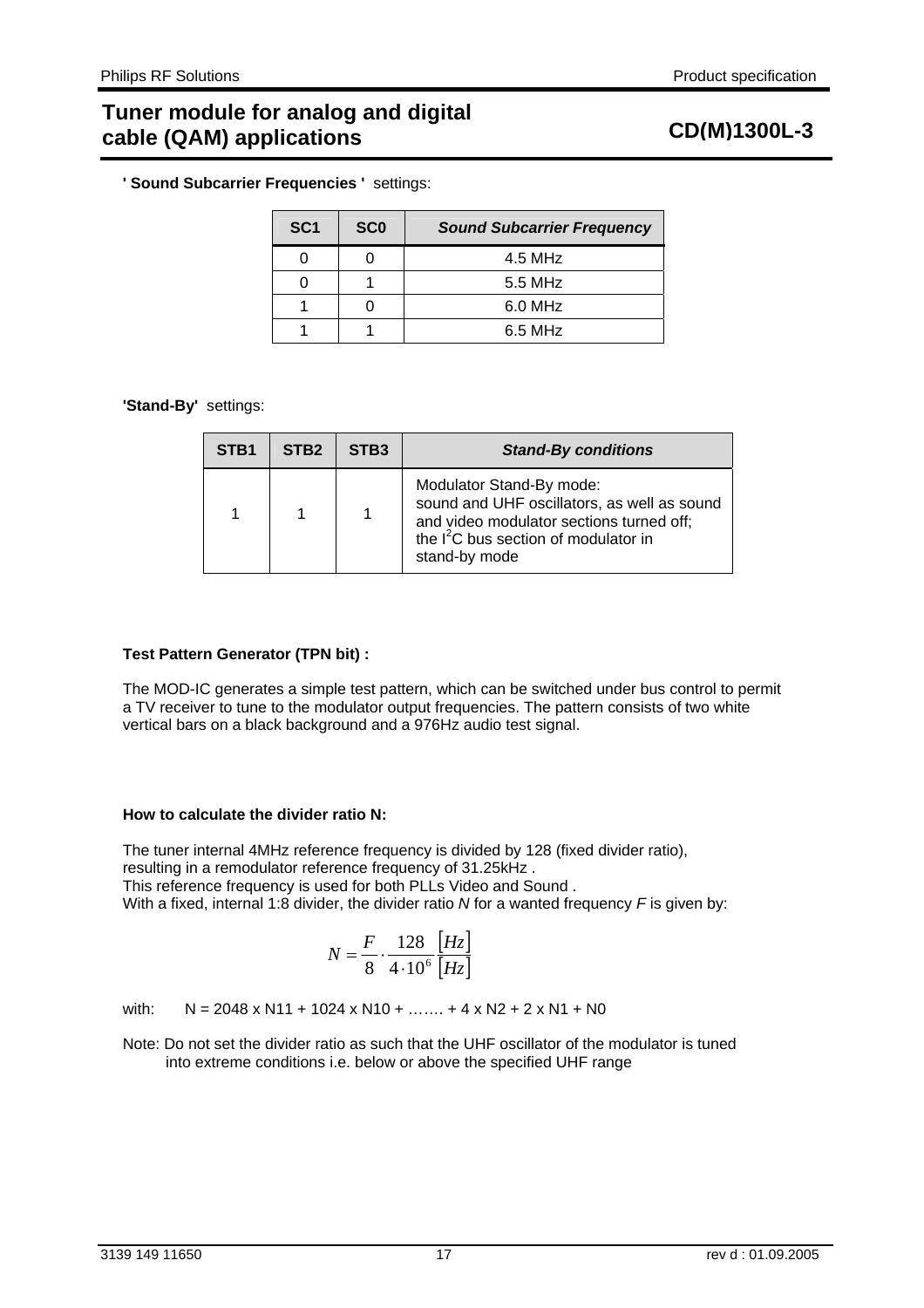**I 2 C-bus data format , 'read' mode:** 

| <b>NAME</b>  | <b>BYTE</b> | <b>BITS</b> |        |  |                          |                          |    |    | <b>ACK</b> |              |
|--------------|-------------|-------------|--------|--|--------------------------|--------------------------|----|----|------------|--------------|
|              |             | <b>MSB</b>  |        |  |                          |                          |    |    | <b>LSB</b> |              |
| Address byte | ADB         |             |        |  |                          |                          | 0  |    |            |              |
| Status byte  | SB          | ٠           | $\sim$ |  | $\overline{\phantom{a}}$ | $\overline{\phantom{0}}$ | Υ2 | Υ1 | OOR        | ⌒            |
|              |             |             |        |  |                          |                          |    |    |            | - don't care |

Description of symbols:

- $Y2 = 0 \Rightarrow \text{UHF VCO is active}$
- Y1 = VCO Out-Of-Range information ;  $Y1^{(1)} = 0 \Rightarrow VCO$  frequency too low  $Y1^{(')} = 1 \Rightarrow VCO$  frequency too high<br>
(\*) only valid if OOR = 1
- OOR = VCO range status ; OOR =  $0 \Rightarrow$  VCO in range (normal operation) OOR =  $1 \Rightarrow$  VCO out of range

# **Max. IF-output level***:*

In order not to drive the tuner into extreme signal handling conditions, especially for analog applications the RF-gain control loop should be set to :

# **105dBuV (or AGC2, AGC1 = 1, 1 in case of internal AGC enabled)**

referred to the 'broadband' IF-output !

## **Max. Permissible IF-load impedance:**

The max. load applied to the ' broadband ' IF-output of the tuner should not exceed: **2k**Ω **min.//15pF max.**

The reactive load has to be compensated (tuned-out to the IF-center frequency) by an inductance connected in parallel to the load.

The max. load applied to the ' narrowband ' balanced IF-output of the tuner is limited to **1k**Ω **min.** .



# **Gain control characteristic of IF-amplifier (terminal 13) :**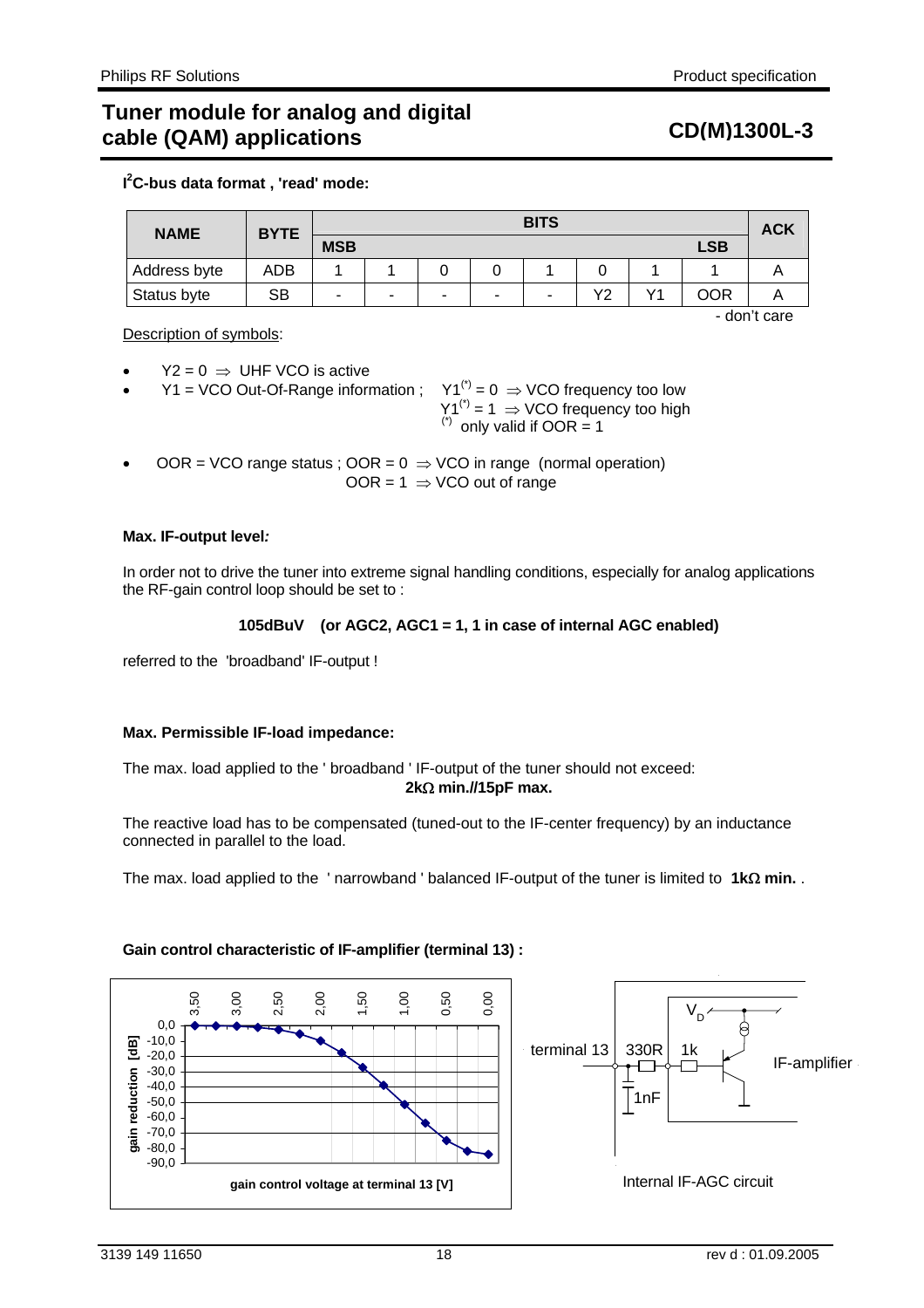# **I 2 C bus traffic and crosstalk**

To avoid this  $I^2C$  bus crosstalk and be able to have a clean noise spectrum, it is necessary to use a bus gate that enables the signal on the bus to drive the MOPLL. This is used only when the communication is intended for the tuner part (such a kind of  $I^2C$  bus gate is included into the Philips terrestrial channel decoders), and to avoid unnecessary repeated sending of the same information.

### **Main board recommendations :**

The tracks on the main board connected to the tuners' terminals should be kept as short as possible in order to avoid interferences because of immunity problems and/or to avoid problems with regard to radiation of the local oscillator.

## **For tuners with DC-power path between pin 1 and RF-input connector : (type name extension 'P')**

The max. current is limited to 300mA The max. voltage is limited to 25V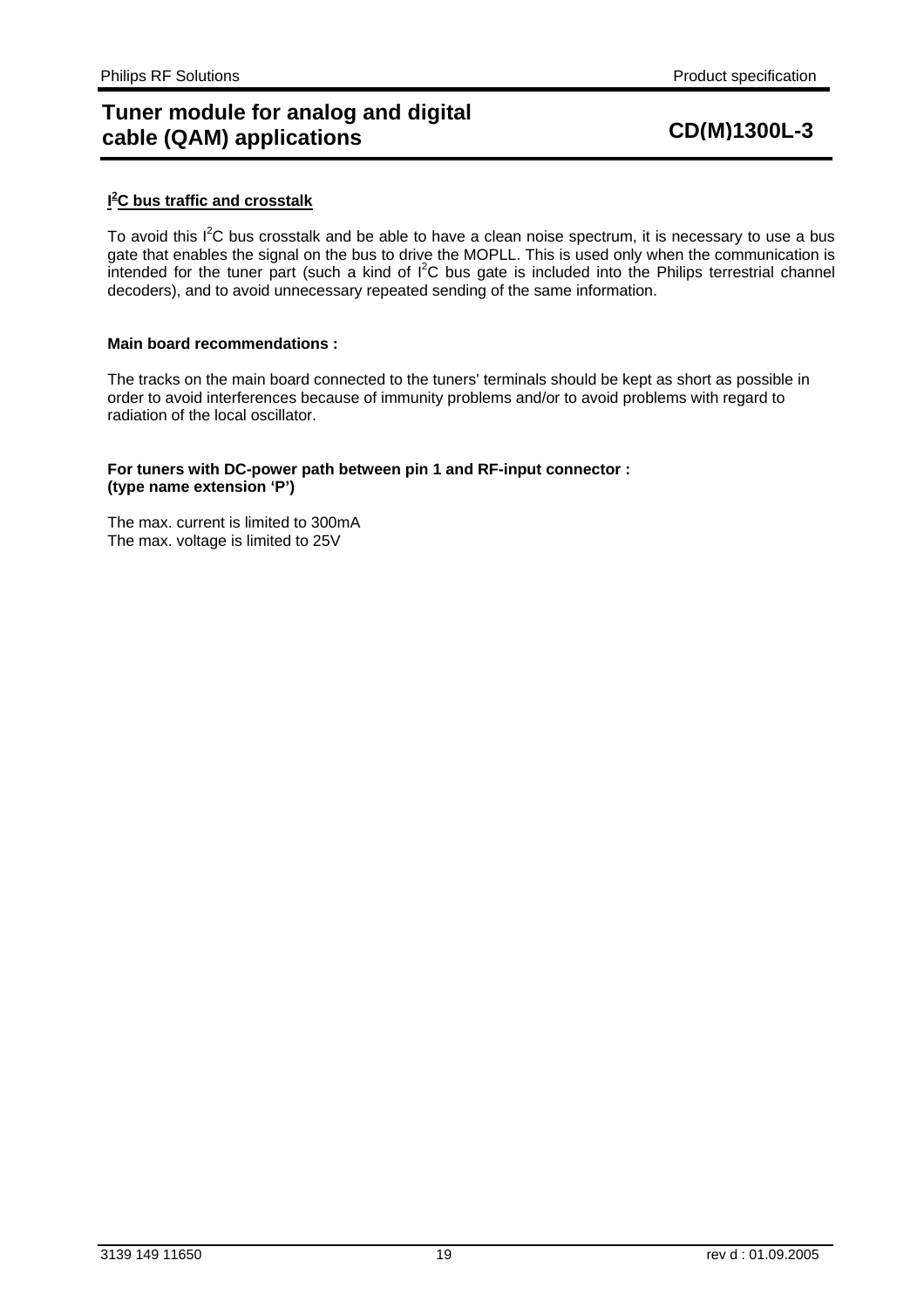# **PACKAGING INFO**

The products are packed in the carton box and transferred to customers by Pallet Transport.

|        | Dimension                  | No. of | Gross Wt |
|--------|----------------------------|--------|----------|
|        | $b \times w \times h$ (cm) | sets   | (Ka)     |
| Carton | 46 x 34 x 12.2             | 90     | 5.7      |
| Pallet | 120 x 105 x 105            | 4590   | 309      |

Carton Boxes are made of Corrugated Fibreboard which are free of environmentally banned substances.

# **Example of Carton Box:**

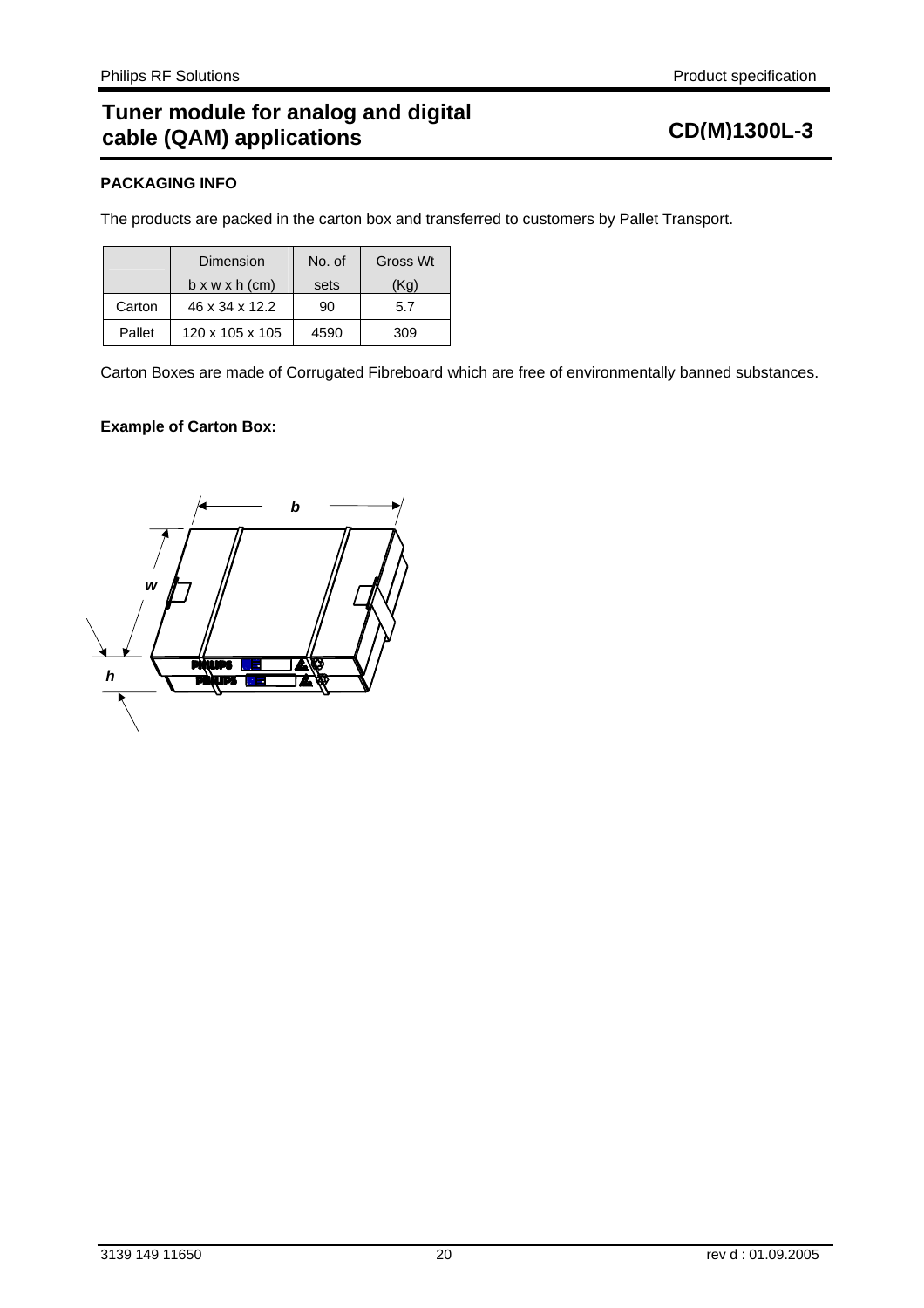# **MECHANICAL DIMENSIONS**

general tolerances ±0.5mm unless otherwise stated / all dimensions in millimeter / drawings not to scale



VERTICAL MOUNTING .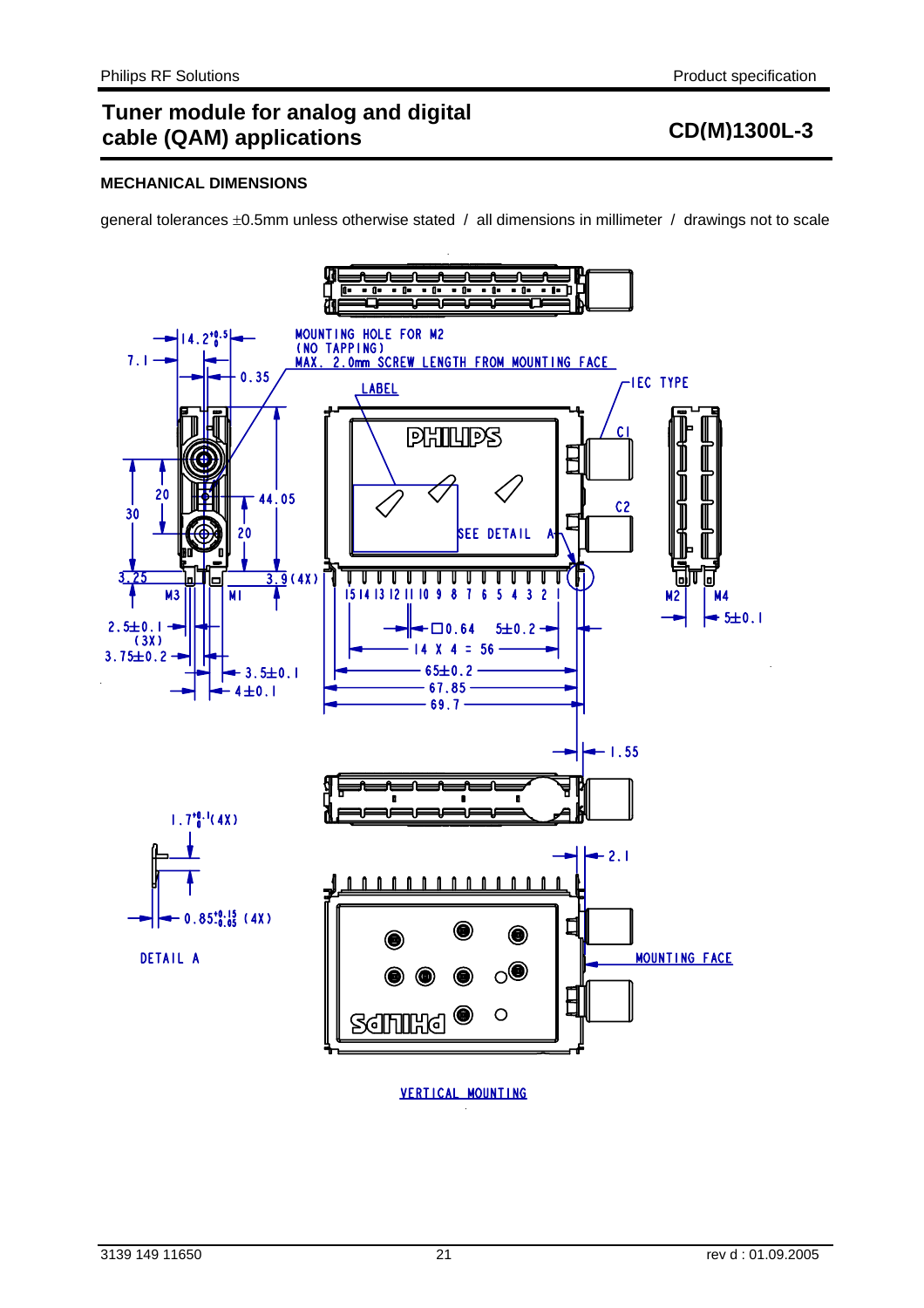



HORIZONTAL MOUNTING .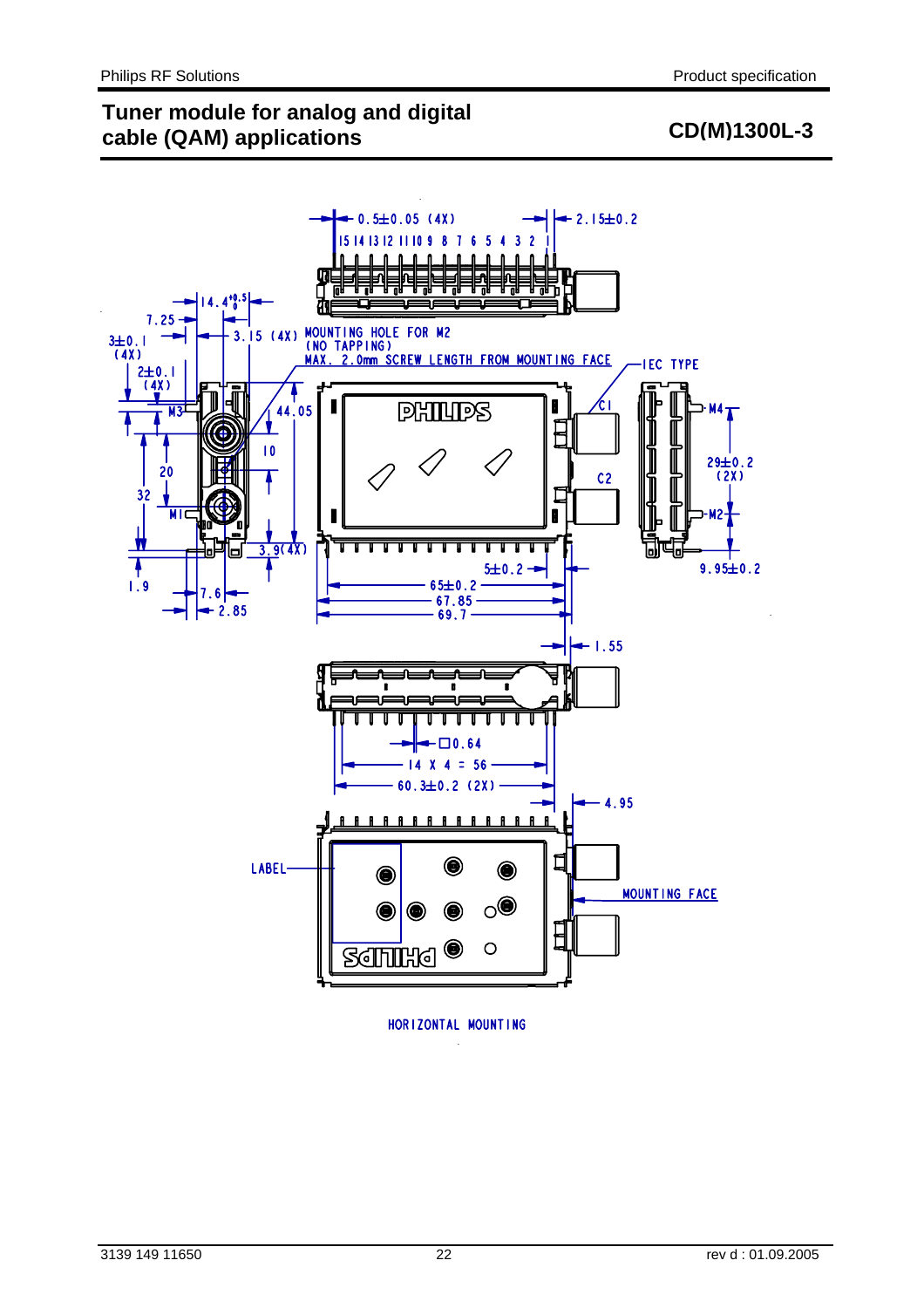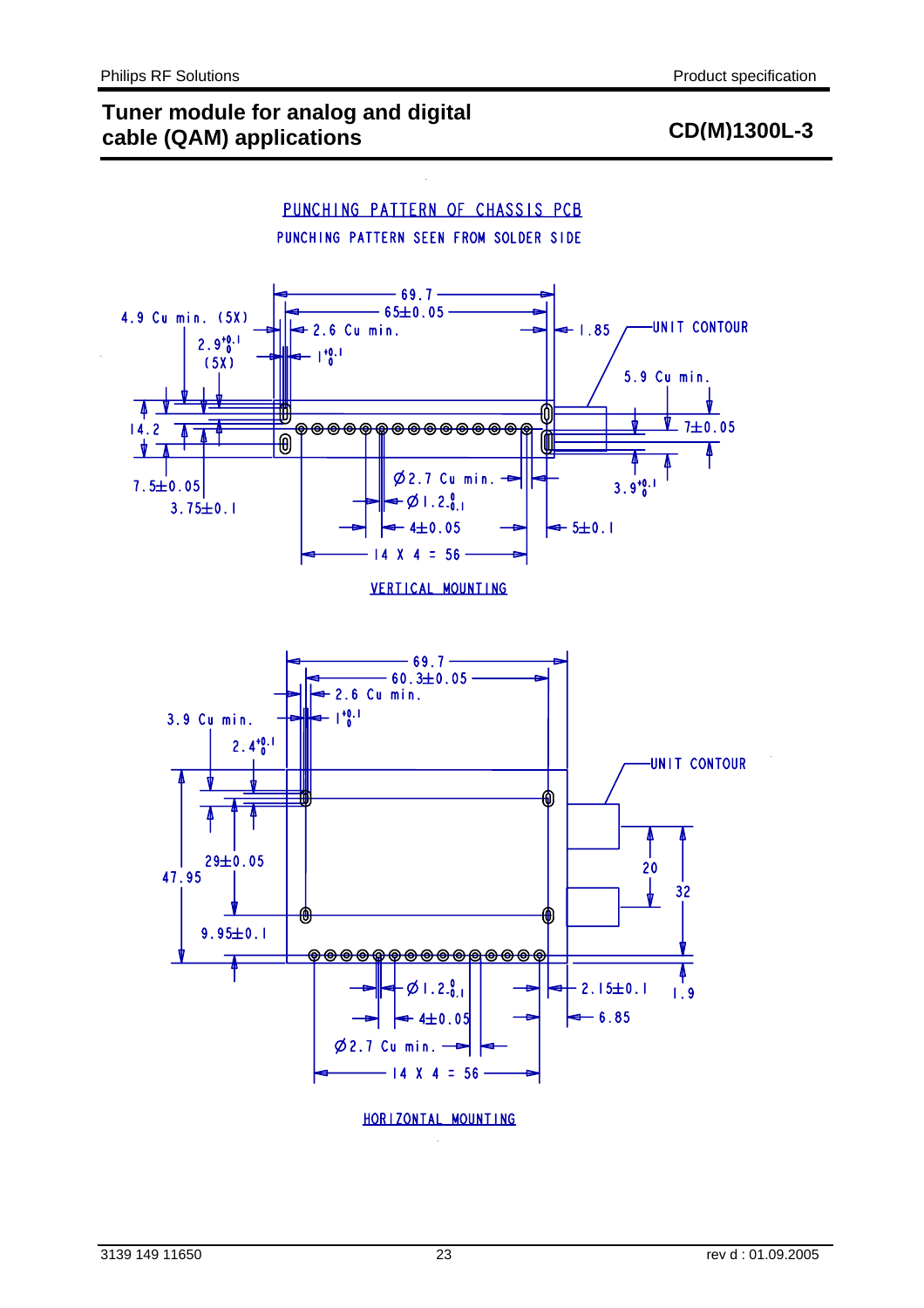# *RF-connector data*



| <b>CONNECTOR TYPE</b> |                 | <b>CONNECTOR</b><br>LENGTH, CL | <b>BODY</b><br>LENGTH, BL | <b>OVERALL</b><br>DIAMETER, OD | <b>INNER</b><br>DIAMETER, ID |  |
|-----------------------|-----------------|--------------------------------|---------------------------|--------------------------------|------------------------------|--|
|                       | $CI$ : $F$      | $17.9 \pm 0.5$                 | $12.2 \pm 0.3$            | $12.3 + 0/-0.3$                | $10.2 \pm 0.2$               |  |
|                       | C2 : F          | $17.9 \pm 0.5$                 | $12.2 \pm 0.3$            | $12.3 + 0/-0.3$                | $10.2 \pm 0.2$               |  |
| TLEC <sub>1</sub>     | CI : IEC FEMALE | $14.8 \pm 0.5$                 | $12.3 \pm 0.3$            | $11.0 \pm 0.1$                 | $8.0 + 0.2$                  |  |
|                       | C2 : IEC MALE   | $14.8 \pm 0.5$                 | $12.3 \pm 0.3$            | $9.53 \pm 0.05$                | $8.0 \pm 0.2$                |  |
| GI                    | $CI \pm F$      | $22.2 \pm 0.5$                 | $16.5 \pm 0.3$            | $12.3 + 0/-0.3$                | $10.2 \pm 0.2$               |  |
|                       | C2 : IEC MALE   | $14.8 \pm 0.5$                 | $12.3 \pm 0.3$            | $9.53 \pm 0.05$                | $8.0 + 0.2$                  |  |

In case of tuners equipped with IEC connector, RF-input is standard IEC female, RF-output is standard IEC male !

Connector C2 is void in case of single connector tuner types.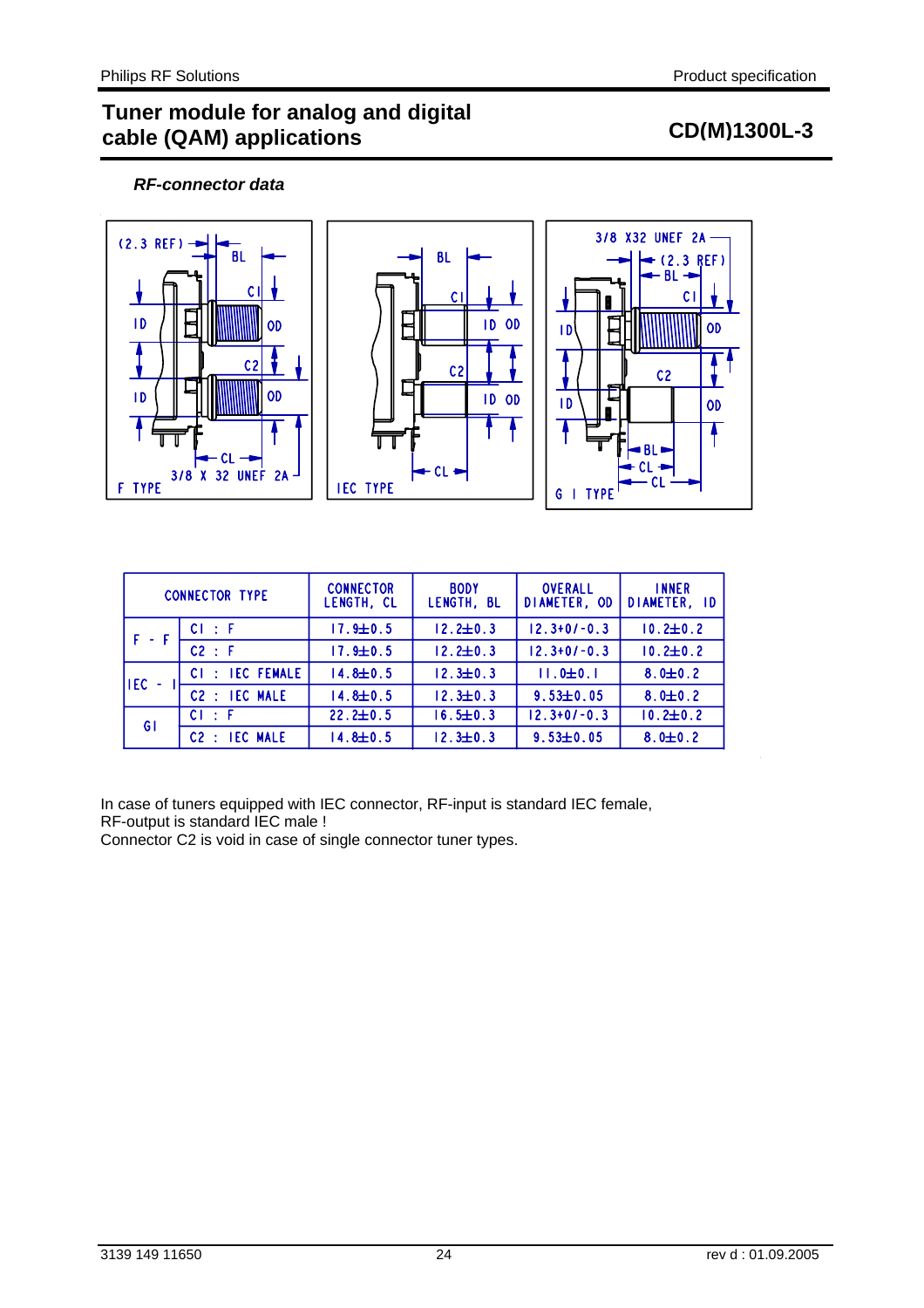# **Tuner module for analog and digital**  runch module for analog and algrical and the CD(M)1300L-3 cable (QAM) applications

# **Document revision history**

| Rev# | Date       | Approved by       | <b>Remarks</b>                                                                                                                                                                                                                                                                                      |
|------|------------|-------------------|-----------------------------------------------------------------------------------------------------------------------------------------------------------------------------------------------------------------------------------------------------------------------------------------------------|
| 0.1  | 15.08.03   | <b>Edward Neo</b> | Objective - Trigger by T.Fenkes;<br>$\triangleright$ Draft version                                                                                                                                                                                                                                  |
| 0.2  | 15.09.03   | <b>Edward Neo</b> | Objective - Trigger by T.Fenkes;<br>> Ch3/4 modulator freq. Added;                                                                                                                                                                                                                                  |
| 0.3  | 01.10.03   | <b>Edward Neo</b> | Objective - Trigger by T. Fenkes;<br>> Modulator divider ratio 16 with Bit, 'VHF2' added;<br>> LP CSO/CTB data changed to -57dBc                                                                                                                                                                    |
| a    | 16.03.2004 | <b>Edward Neo</b> | Product - Trigger by T.Fenkes;<br>$\triangleright$ Digital per. Data added;<br>> Analog TOP level defined;<br>$\triangleright$ In channel tilt added 36-tuners;<br>$\triangleright$ Image rejection min. figures added table of 12nc<br>completed                                                   |
| b    | 17.05.2004 | <b>Edward Neo</b> | Product - Trigger by T.Fenkes;<br>> GI-type added (long F-connector input, std.IEC<br>connector output)                                                                                                                                                                                             |
| C    | 25.08.2005 | <b>Edward Neo</b> | Product- Trigger by T Fenkes;<br>> Pg 10 - Loopthrough gain of type CDM1316L/FHP-3<br>added;<br>> Pg 11 - Note for optimal audio S/N added;<br>> Pg 14 - Tuner ref. Frequency (31.25kHz)corrected;<br>≻ Pg 18 - Modulator I <sup>2</sup> C data format , read' mode bit7-3<br>changed to don't care |
| d    | 01.09.2005 | <b>Edward Neo</b> | Product - Trigger by Edward Neo;<br>> Pg 3 - New type CDM1316L/FHP-3 added;                                                                                                                                                                                                                         |
|      |            |                   |                                                                                                                                                                                                                                                                                                     |
|      |            |                   |                                                                                                                                                                                                                                                                                                     |
|      |            |                   |                                                                                                                                                                                                                                                                                                     |
|      |            |                   |                                                                                                                                                                                                                                                                                                     |
|      |            |                   |                                                                                                                                                                                                                                                                                                     |
|      |            |                   |                                                                                                                                                                                                                                                                                                     |
|      |            |                   |                                                                                                                                                                                                                                                                                                     |
|      |            |                   |                                                                                                                                                                                                                                                                                                     |
|      |            |                   |                                                                                                                                                                                                                                                                                                     |
|      |            |                   |                                                                                                                                                                                                                                                                                                     |
|      |            |                   |                                                                                                                                                                                                                                                                                                     |
|      |            |                   |                                                                                                                                                                                                                                                                                                     |
|      |            |                   |                                                                                                                                                                                                                                                                                                     |
|      |            |                   |                                                                                                                                                                                                                                                                                                     |